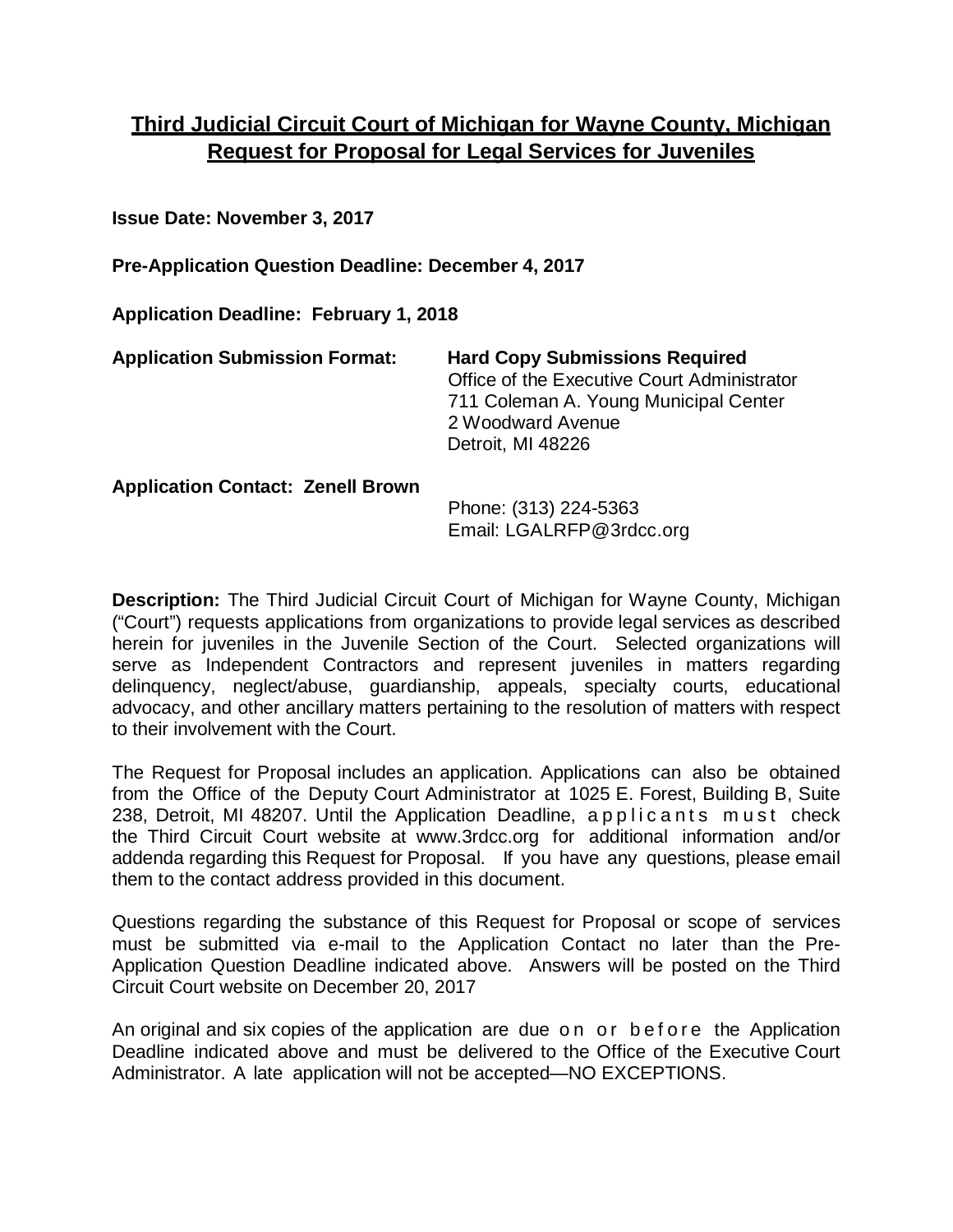# **TABLE OF CONTENTS**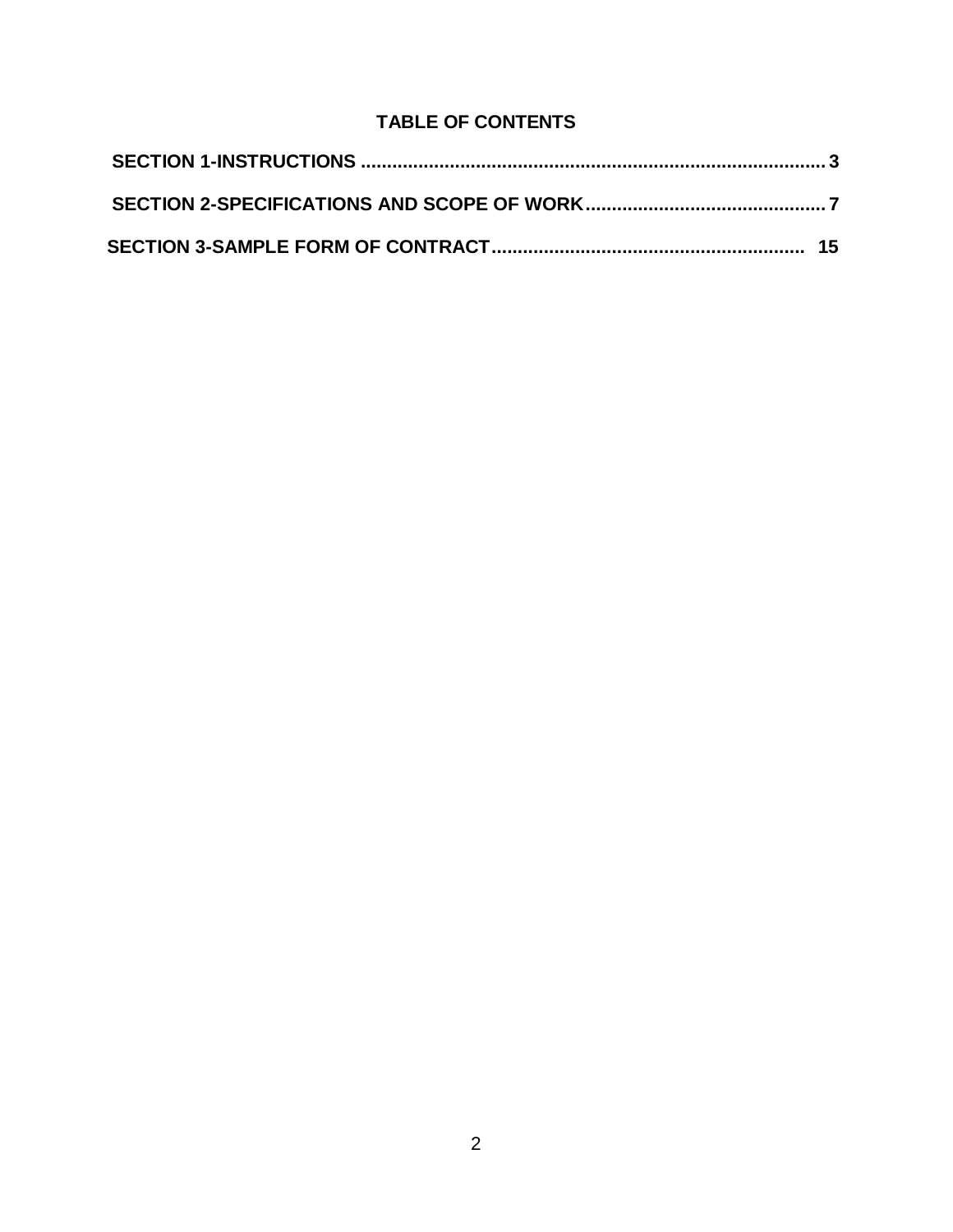### **SECTION 1-INSTRUCTIONS**

<span id="page-2-0"></span>**1) Communications:** In an effort to create an unbiased procurement process, the Court established a single point of contact to be used by Interested Parties throughout the procurement process. From the issue date of this Request for Proposal until successful applicants are selected, all requests for clarification or additional information regarding this Request for Proposal, or contacts with Court personnel concerning this Request for Proposal or the evaluation process must be solely to the Application Contact listed on the cover page of this Request for Proposal.

A violation of this provision is cause for the Court to reject an application. Upon discovering that a violation has occurred, the Court reserves the right to reject any application or terminate any contract awarded pursuant to this Request for Proposal. No contact regarding this document with other Court employees is permitted.

**2) Pre-Application Information and Questions:** Each timely application will be evaluated on its merit and completeness of all requested information. In preparing applications, interested parties are advised to rely only upon the contents of this Request for Proposal and accompanying documents, and any written clarifications or addenda issued by the Court. If an applicant finds a discrepancy, error, or omission in the application package, or requires a clarification of it, the applicant is requested to notify the Application Contact, so that written clarification may be posted on the RFP page at www.3rdcc.org. The Court is not responsible for oral representations. All questions must be submitted in writing to the Application Contact before the Pre-Application Question Deadline listed on the front of this document. All answers will be issued in the form of a written addendum.

**3) Request for Application Modifications:** Clarifications, modifications, or amendments may be made to this Request for Proposal at any time prior to the Application Deadline at the discretion of the Court. It is the organization's responsibility to periodically check the Court's webpage at www.3rdcc.org until the posted Application Deadline to obtain any issued addenda.

**4) Application Submission:** To be considered, the application must be prepared in the manner and detail specified in this Request for Proposal.

a. Applications must be submitted to the Executive Court Administrator's Office at Two Woodward Avenue, 711 Coleman A. Young Municipal Center, Detroit, MI 48226, on or before the date and time indicated as the deadline. It is each organization's responsibility to ensure that the Executive Court Administrator's Office receives its application by the deadline. This responsibility rests entirely with the organization, regardless of delays resulting from postal handling or for any other reasons. Applications will be accepted at any time during the normal course of business only, said hours being 8:00 a.m. to 4:30 p.m. local time, Monday through Friday, except for observed holidays.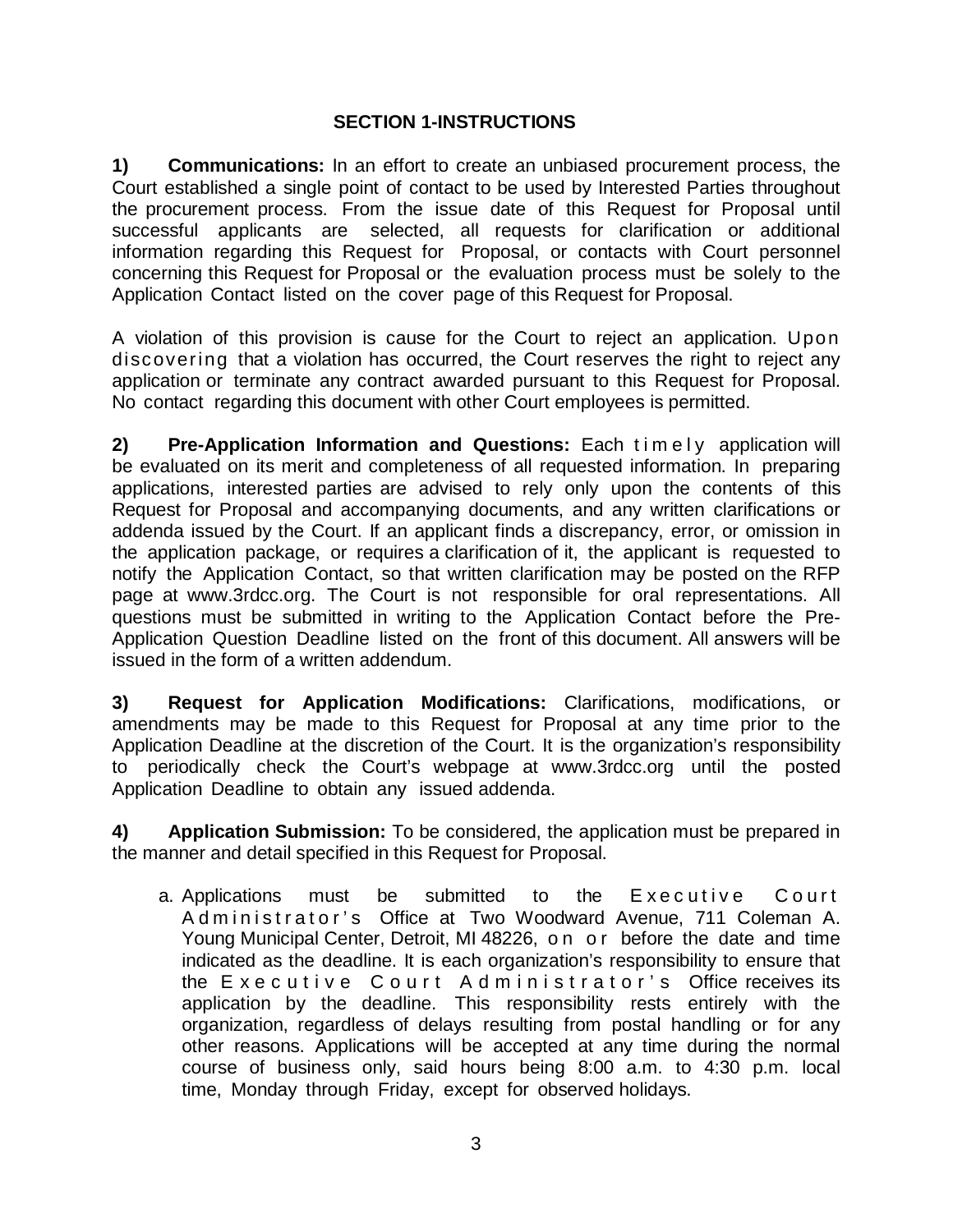- b. Applications received after the above deadline will not be accepted and will be returned to the applicant unopened. The Court Administration timestamp shall be the official time.
- c. The opening of an application does not constitute the Court's acceptance of the submission as a qualifying application.
- d. Applications must be enclosed in a sealed envelope and clearly marked on the outside with the following: name of the applicant organization and Response to Juvenile Attorney RFP.
- e. Submission of a qualifying application establishes a conclusive presumption that the applicant is thoroughly familiar with this Request for Proposal and specifications and terms of the Independent Contractor Agreement for Legal Services for Juveniles, and that the applicant understands and agrees to abide by each of the stipulations and requirements contained therein.
- f. Applications must be typed or printed in ink. No erasures are permitted. Mistakes may be crossed out and the applicant must initial corrections in ink.
- g. Applications sent by any electronic means will not be considered. Applications must be submitted in traditional paper format.
- h. All costs incurred in the preparation and presentation of the application, as well as any resulting contract, are the organization's sole responsibility. The Court will not reimburse such costs to any organization. All documentation submitted with the application will become the property of the Court.

**5) Application Signatures:** Each signature represents a binding commitment upon the organization to provide the services offered to the Court if the applicant is determined to be among the most responsive and responsible respondents.

**6) Contract Award:** The Court reserves the right to withdraw this Request for Proposal or to award contracts to any number of applicants. The Court may waive informalities if it is in the Court's interest. The applicants to whom the contracts are offered will be notified at the earliest possible date. A contract award is contingent upon the availability of funds, within the sole discretion of the Court. Acceptance of an application does not constitute a binding contract. Failure to accept the terms and conditions of the Court's Independent Contractor Agreement for Legal Services for Juveniles may deem the organization non-responsive.

**7) Application Modifications:** Clarifications, modifications, or amendments to any application that has been submitted, but prior to the Application Deadline Date, may be made only within the discretion and written approval of the Application Contact.

**8) Rejection:** The Court reserves the right to accept or reject any or all applications, and to waive any minor informality or irregularity in applications received, if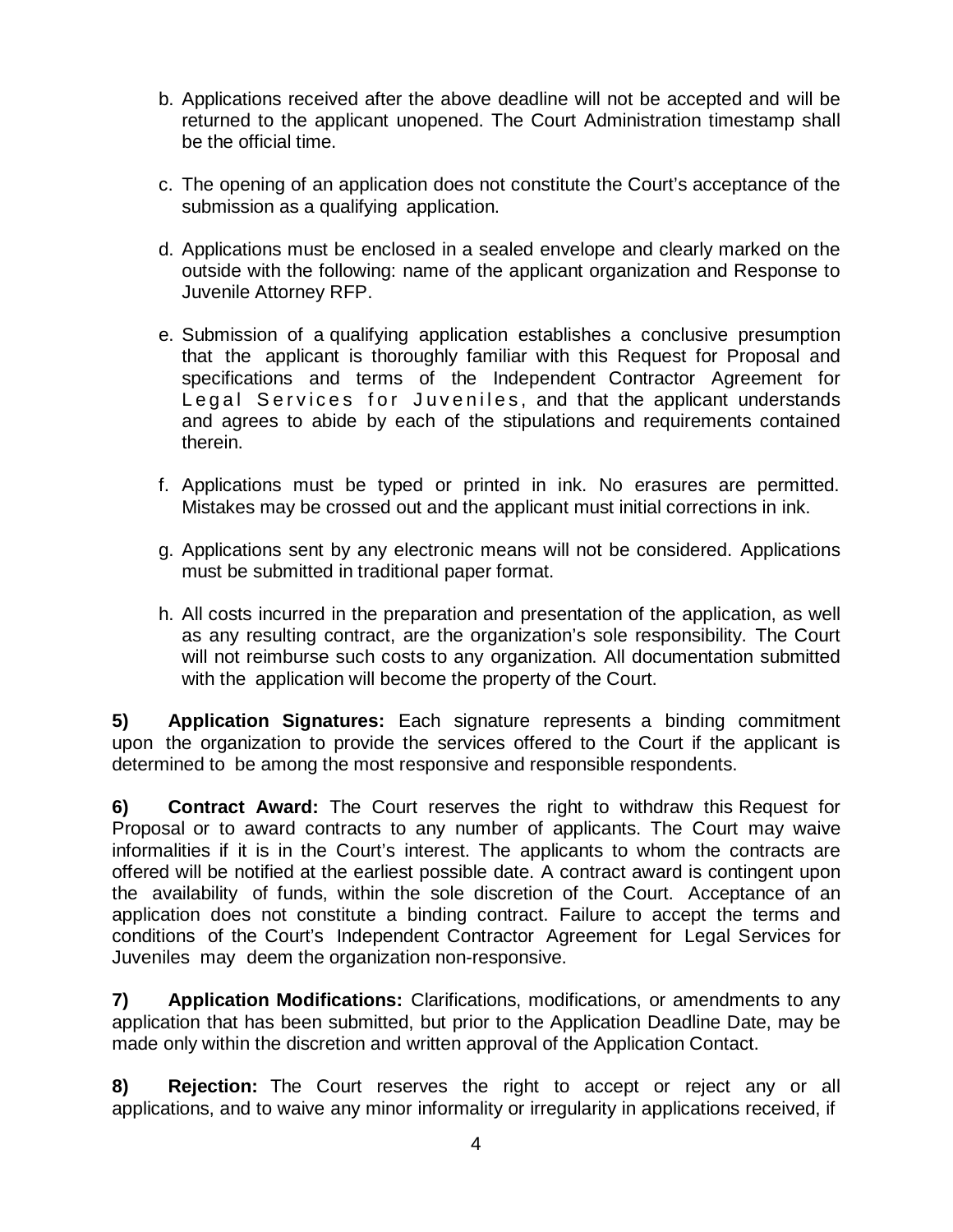it is determined that the best interests of the Court will be served by doing so.

**9) Compliance with Laws:** The applicant must comply with all federal, state, and local laws and policies including, but not limited to:

- i. The provisions of the Wayne County Procurement Ordinance governing "Ethics in Public Contracting", as applicable to contractors, being Article XII of Chapter 120, and Contractor agrees to provide all required disclosures;
- ii. The Michigan Civil Rights Act;
- iii. The Persons with Disabilities Act;
- iv. The Age Discrimination Act;
- v. Section 504 of the Rehabilitation Act;
- vi. The Slavery Era Disclosure Ordinance;
- vii. The Fair Employment Practices of the Equal Contracting Opportunities Ordinances.

**10) Non-Discrimination:** The Court will not contract with any organization or person that discriminates against employees or applicants for employment because of any factor not related to job performance. Applicants must comply with all federal, state and local laws and policies that prohibit discrimination in employment contracts. The anti-discrimination policies of the Wayne County Procurement Ordinance, Article XI of Chapter 120 of the Wayne County Code, are incorporated into Court contracts. Applicants must include in their subcontracts provisions that prohibit subcontractors from discriminating in their employment practices.

**11) Disqualification of Applicants:** Any one or more of the following causes may be considered sufficient for the disqualification of an application and the rejection of the Application: (a) lack of competency as revealed by past work; (b) lack of responsibility as shown by past work; (c) insufficient staffing/support; and/or (d) insufficient insurance.

**12) Discussions:** The Court may contact applicants, in order to clarify and assure full understanding of, and conformance to, the solicitation requirements.

**13) Applicant Responsibilities:** Applicants must be capable of providing all services as described under SECTION 2 – SCOPE OF WORK and must maintain those capabilities throughout their performance under the Independent Contractor Agreement for Legal Services for Juveniles. The Court will consider the successful applicants to be the sole points of contact with regard to contractual matters. Successful applicants will be responsible for all services in this Request for Application whether they are provided or performed by the successful applicants or subcontractor(s). All subcontractors must be approved in writing by the Court prior to performing services established by this Agreement. Successful applicants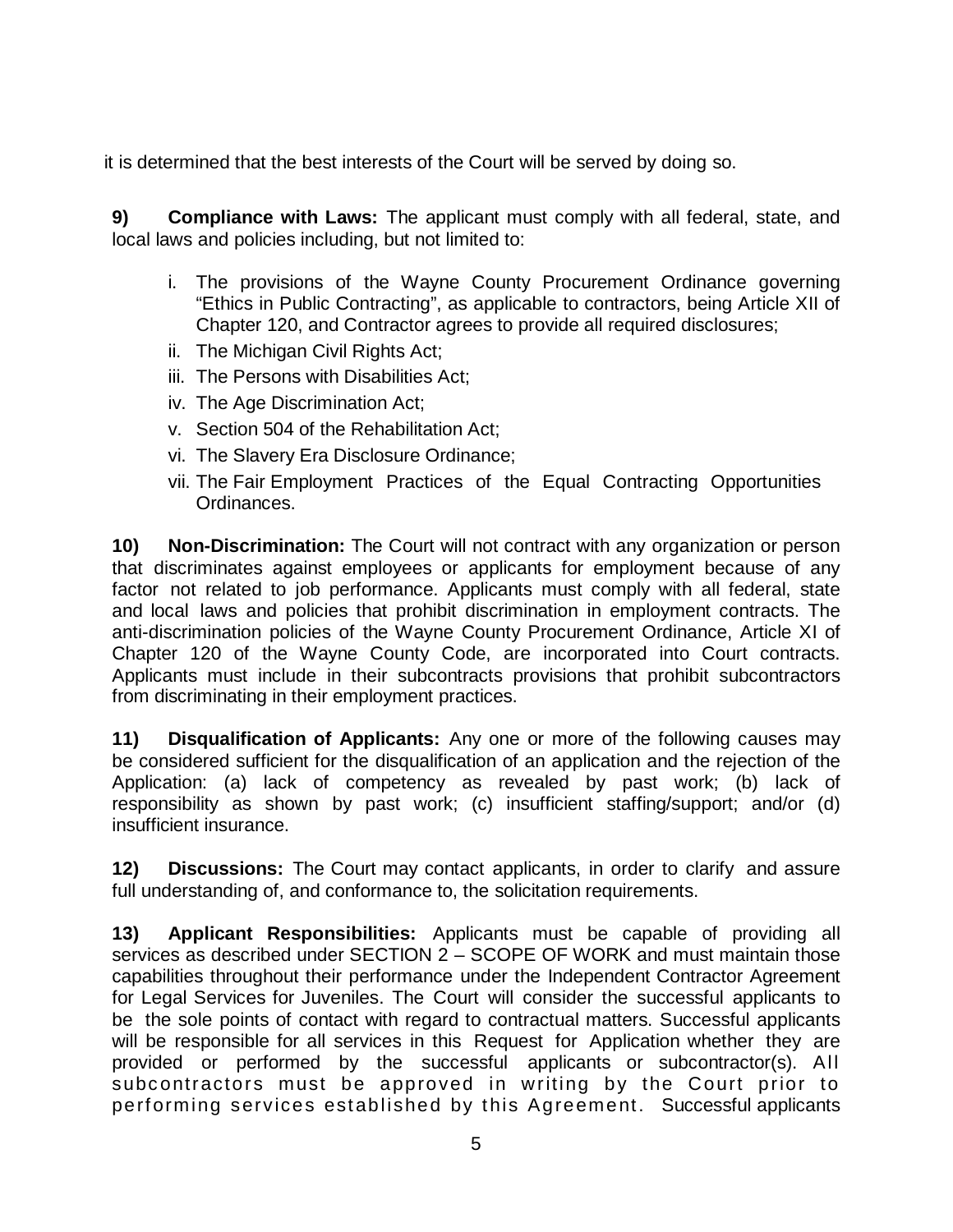must identify a contact person and all subcontractors and the services they provide. Successful applicants are responsible for all payments and liabilities of all subcontractor(s).

**14) Disclosure of Contents:** All information provided in the application shall be held in confidence and shall not be revealed or discussed with other applicants except as provided by law or court decision.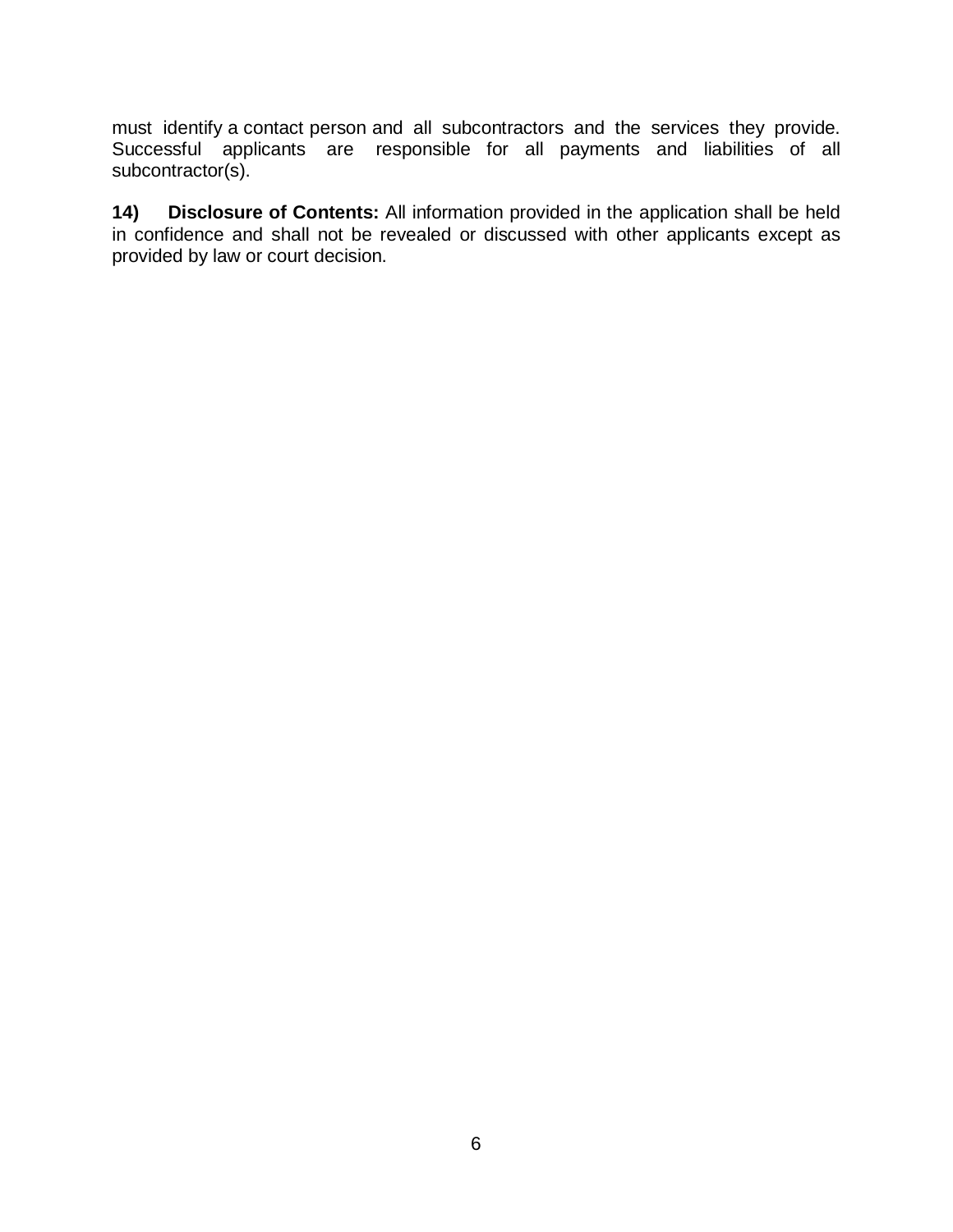### **SECTION 2-SPECIFICATIONS AND SCOPE OF WORK**

#### <span id="page-6-0"></span>**I. Introduction**

### **A. Issuing Court**

This Request for Proposal (hereinafter, the RFP) is issued by the Third Judicial Circuit of Michigan ("the Court") through the Executive Court Administrator's Office located in Room 711, Coleman A. Young Municipal Center, Two Woodward Avenue, Detroit, Michigan 48226. Further copies of this RFP may be obtained on-line at [http://3rdcc.org.](http://3rdcc.org/)

### **B. General Purpose**

The purpose of this RFP is to solicit proposals from interested associations of attorneys or attorney organizations, (hereinafter "Vendors"), who wish to provide legal representation, including serving as lawyer-guardian ad litem, for juveniles who are the subject of juvenile delinquency (delinquency) or abuse and neglect (neglect) proceedings in the Juvenile Section of the Court's Family Division (the Juvenile Section). The scope of services for the representation of children and juveniles includes, but is not necessarily limited to, the following:

- Delinquency
- Neglect/Abuse
- Guardianship
- Appeals
- Representation in supervised treatment of alcohol and narcotic dependency (STAND)
- Representation in Juvenile Mental Health Court
- Serving as an Educational Advocate
- Addressing custody matters as the need arises under the Third Circuit's Family Court Plan.

**Ancillary Hearings –** There will be times when neglect and abuse hearings may be heard in conjunction with a custody, parenting time, and/or financial support hearings. A juvenile judge may hear these matters to resolve the neglect proceeding. The vendor group will be required to represent the children in these proceedings.

### **C. Background**

Pursuant to MCL 712A.1, *et seq*., and MCR 3.900, *et seq*., in Wayne County, the Family Division – Juvenile Section adjudicates proceedings involving juveniles in the form of delinquency and neglect. The judicial resources of the Juvenile Section include the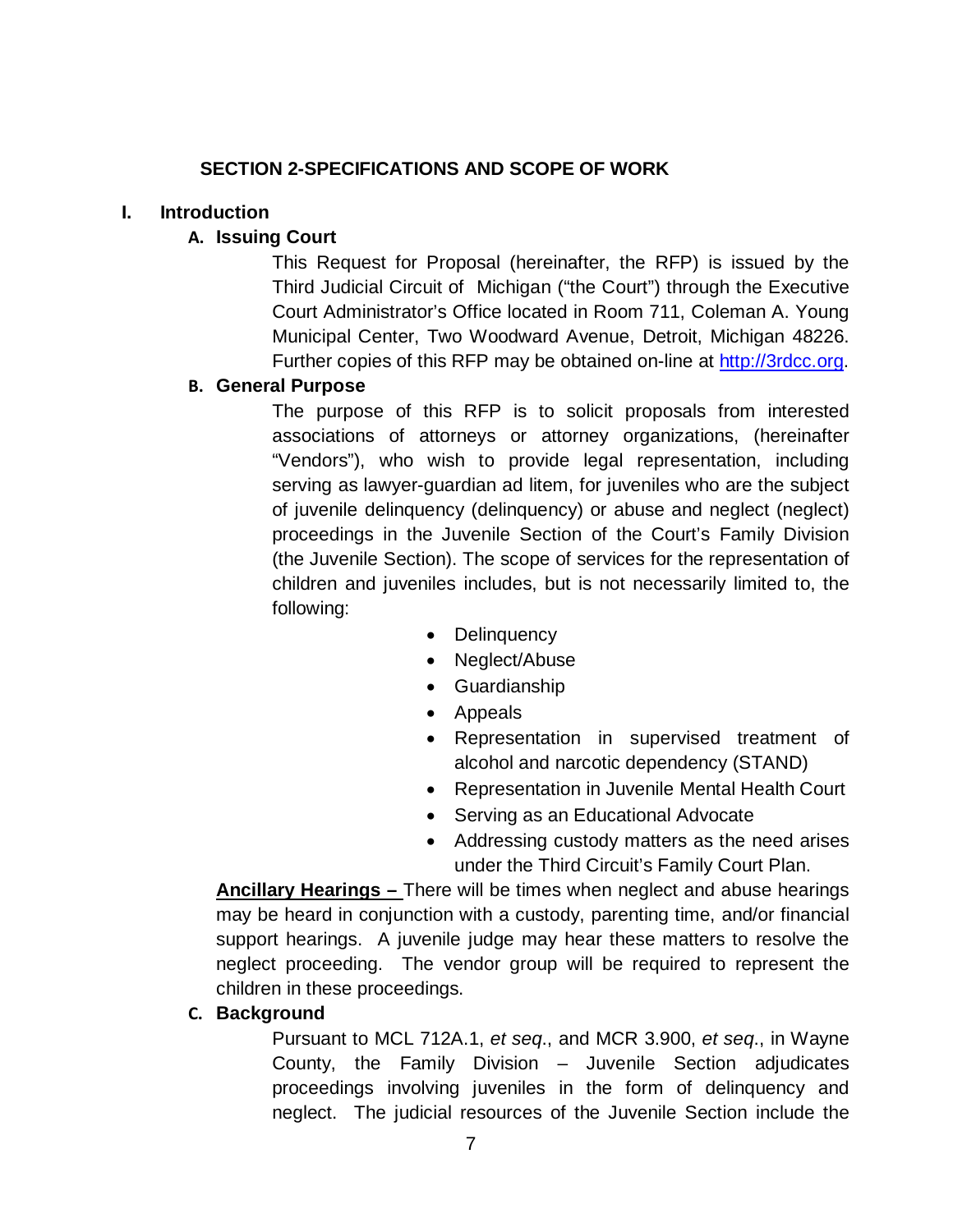Presiding Judge of the Juvenile Section, five other judges, and twelve referees. Currently all preliminary examinations for neglect cases are conducted by one referee permanently designated for this purpose. The judges and referees are divided into "teams" comprised of one referee associated to a particular judge. With the exception of preliminary examinations, all other proceedings will be conducted by the teams. Generally, each referee maintains a "blended" docket consisting of both delinquency and neglect cases. However, a referee typically hears delinquency or neglect cases on separate days. "Judge Demands" will be assigned to the judge with whom the referee is paired.

### **II. Nature of Work**

### **A. General Requirements**

#### **1. Qualifications and Licensure**

The Vendor must provide attorneys licensed to practice law in the State of Michigan who are in good standing with the State Bar of Michigan. They shall provide competent legal representation for juveniles who appear in the Juvenile Section that may include cases involving delinquency, neglect, domestic relations, guardianships, educational advocacy, and custody matters. This includes serving as an lawyer-guardian ad litem. Reference to duties and ethical obligations include, but are not limited to, the Michigan Rules of Professional Conduct, all statutory requirements as set forth in the Juvenile Code, MCL 712A.1, *et seq*., especially MCL 712a.17d (concerning the duties of a lawyer guardian ad litem), and the Michigan Court Rules of 1985, including those provision addressing proceedings involving juveniles, MCR 3.901, *et seq*. Selected vendors will receive assignments to a specific judge-referee team. There will be one Vendor selected for each of the six judge-referee teams. Selected vendors shall provide legal representation to juveniles and children in all matters as it pertains to the specific judge-referee team. The Court intends to select one vendor for each judge-referee team. If the Court determines that there are insufficient qualified vendors, then the Court reserves the right to choose a vendor to provide legal representation to juveniles and children in all matters as it pertains to more than one judge-referee team.

### **2. Conflicts of Interest**

The vendor shall perform a conflict of interest search within seven days of the initial appointment and notify the Court of any conflict on or before the pretrial. Notification of the conflict of interest to the Court shall be by written motion. If the conflict of interest is later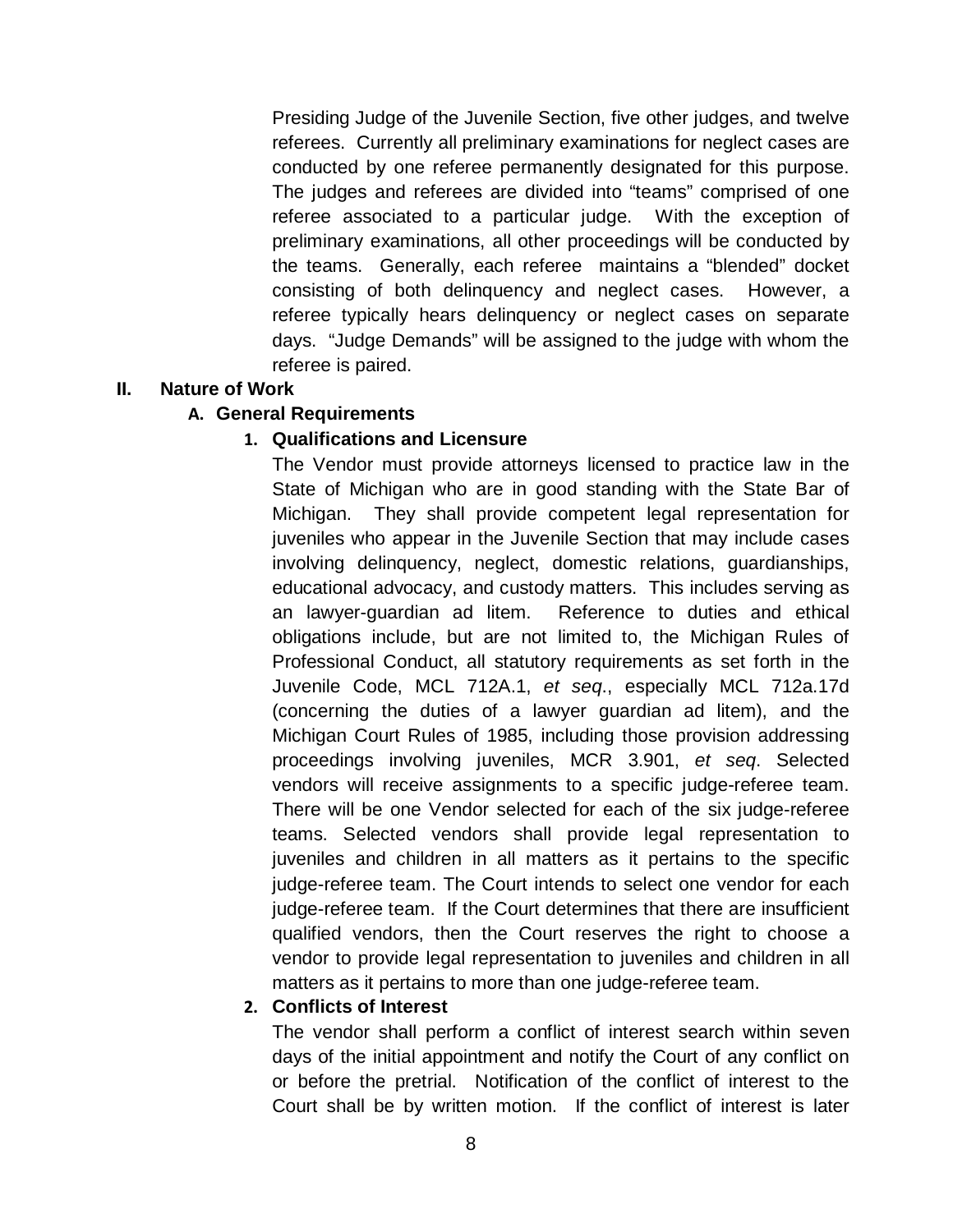discovered, the Vendor shall immediately notify the Court by written motion. If the vendor determines that a conflict of interest exists between what the juvenile/child may require be argued on their behalf and what the attorney may conclude is in the best interest of the juvenile/child, the Court will allow the representation as Guardian Ad Litem to continue. An attorney from the Emergency House Counsel list will be appointed to represent what the juvenile/child may required be argued as the attorney for the juvenile/child.

### **B. Assignment to the Preliminary Examination Proceeding**

The Vendor shall provide legal representation in the preliminary examination courtroom for juveniles in cases that will be assigned to the particular referee or judge in whose courtroom the Vendor has agreed to provide juvenile representation. If the assignment for a particular juvenile will be made based on prior representation pursuant to the provisions of the then current local administrative order concerning the assignment of counsel, the petition will be assigned to the prior attorney/organization.

### **C. Assignment for Non-Preliminary Examination Proceedings**

The Vendor shall provide legal representation, including serving as the lawyer-guardian ad litem, to juveniles who appear in a particular referee or judge courtroom in delinquency and neglect proceedings. However, the representation of a juvenile is subject to reassignment to another attorney based on prior representation pursuant to the provisions of the then current local administrative order concerning the assignment of counsel. The scope of the representation shall include all trial proceedings, including trial before a judge to whom the referee is linked.

### **D. Assignment for Appellate Proceeding**

A separate Vendor will be selected to represent juveniles/children for any appellate proceedings.

### **E. Term**

The term of any contract entered into because of this RFP shall be for three years. The COURT shall, in its sole and complete discretion, have the option to offer the SUCCESSFUL BIDDER a chance to renew this AGREEMENT for a period of time up to two (2) years The Court reserves the right to extend or terminate a contract as needed.

### **III. Procedure for Submission**

**A. Form and Contents**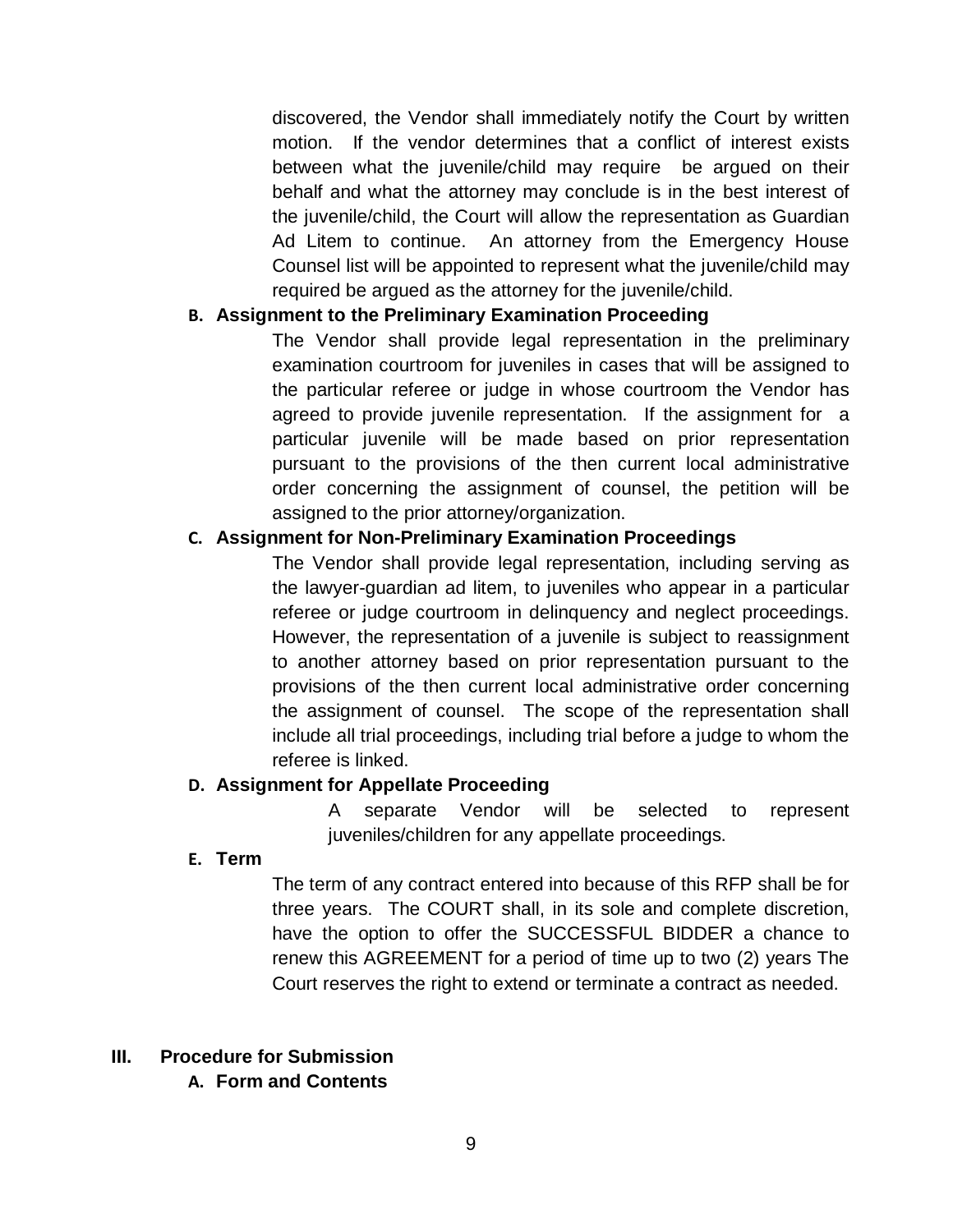- 1. The contents of a proposal must include the following: a Detailed Plan for Delivery of Legal Services: pricing; staffing; organizational structure, and experience.
- 2. The Detailed Plan for Delivery of Services shall contain the following sections:
	- a. The Applicant's detailed plan for delivery of the requested legal services.

If the Applicant submits a bid for the delivery of representation of juveniles/children for appeals, it must be separate from the plan for delivery of trial level legal services.

- b. Pricing:
	- Building on the service delivery plan outlined above, proposals must explain the charges associated with the services and the total cost for the delivery plan.
- c. Staffing/Organizational Structure:
	- The plan shall explain the organization of the Vendor, including staffing provided by attorneys and non-attorneys. The description of the Vendor's organization should include:
		- 1. the names of attorneys who are associated with the Vendor's organization,
		- 2. a statement certifying that each of these attorneys is a member in good standing of the State Bar of Michigan,
		- 3. a statement indicating that each of its attorneys who will perform legal services under this RFP has completed all requisite training prior to performing such services, and
		- 4. a statement indicating that the applicant will obtain and maintain professional liability insurance for each attorney and/or for the corporation or association.

The Vendor must agree that upon being awarded a contract under this RFP, the Vendor will name the Court as a co-insured on any policy of professional liability insurance. The Court retains discretion to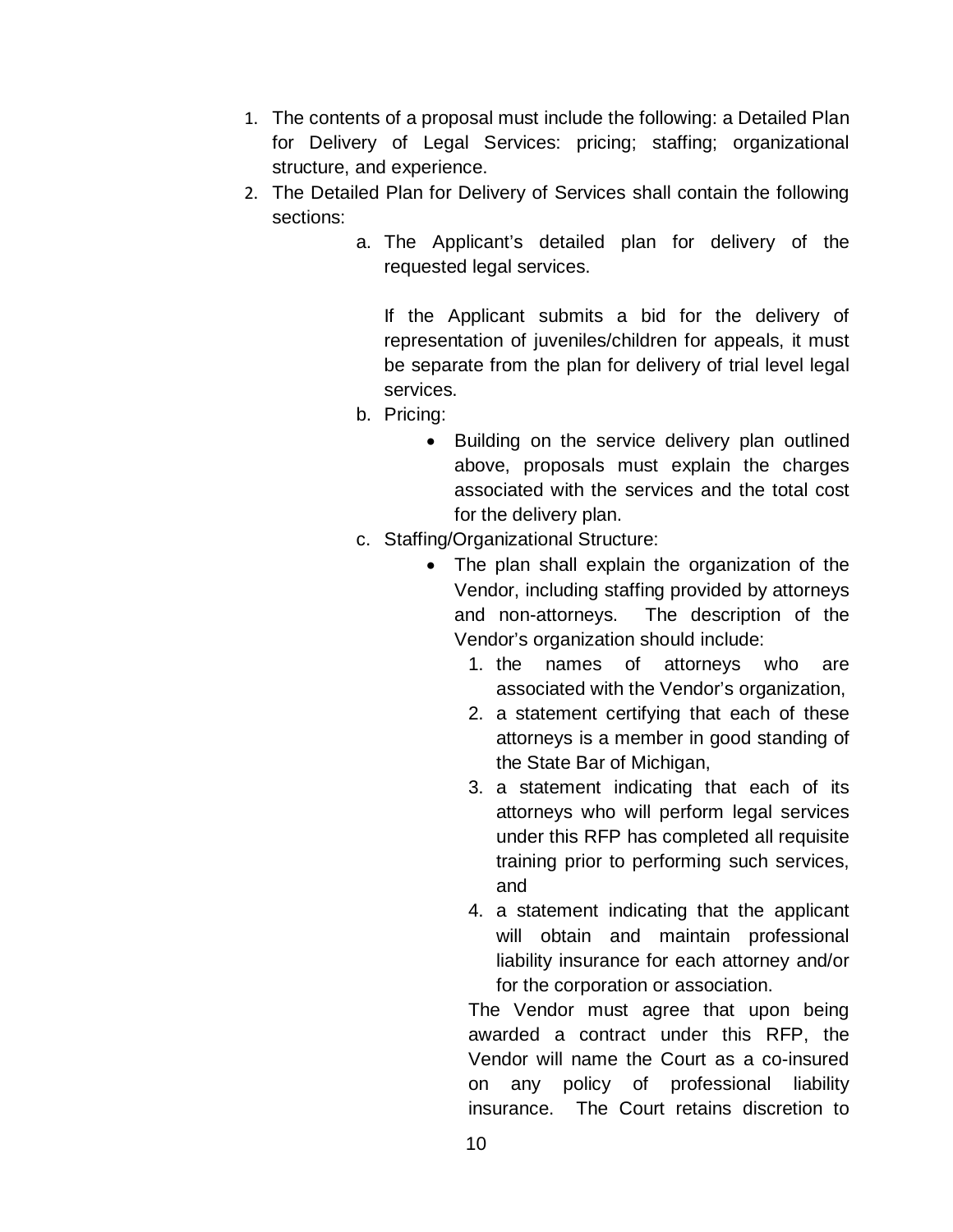reject Proposals where the amount of liability insurance is insufficient. The policy must be a minimum of \$1,000,000.00 per occurrence and \$3,000,000.00 aggregate for each attorney.

- d. Experience:
	- A description of the experience of the Applicant and its attorneys representing juveniles, as described in Section 2, I.B. (above).
- 3. Assurances and Certifications
	- a. Indemnification:
		- A provision in which the Vendor agrees to indemnify the Court, its judges, and/or its personnel against all liability and costs for all claims made against the Court and/or its judges and/or personnel for claims arising out of the delivery of services under this RFP or performance or nonperformance by the Vendor or any of its personnel of any contract arising out of this RFP.
	- b. Independent Contractors:
		- The Vendor agrees that the Vendor and any of its employees or agents shall be deemed Independent Contractors of the Court for all purposes. The Court shall not be responsible for any additional payments of any nature. This includes salary or any form of insurance or benefits, to the employees or agents of the Vendor.
	- c. Compliance with Federal and State Law:
		- A provision under which the Vendor agrees that in performing any contract entered into as a result of this RFP, the Vendor shall conduct its operations in accordance with all federal or Michigan civil rights statutes, including but not limited to Title VII of the Civil Rights Act of 1964, the Michigan Civil Rights Act, and the Michigan Persons with Disabilities Civil Rights Act.
	- d. Conflict of Interest: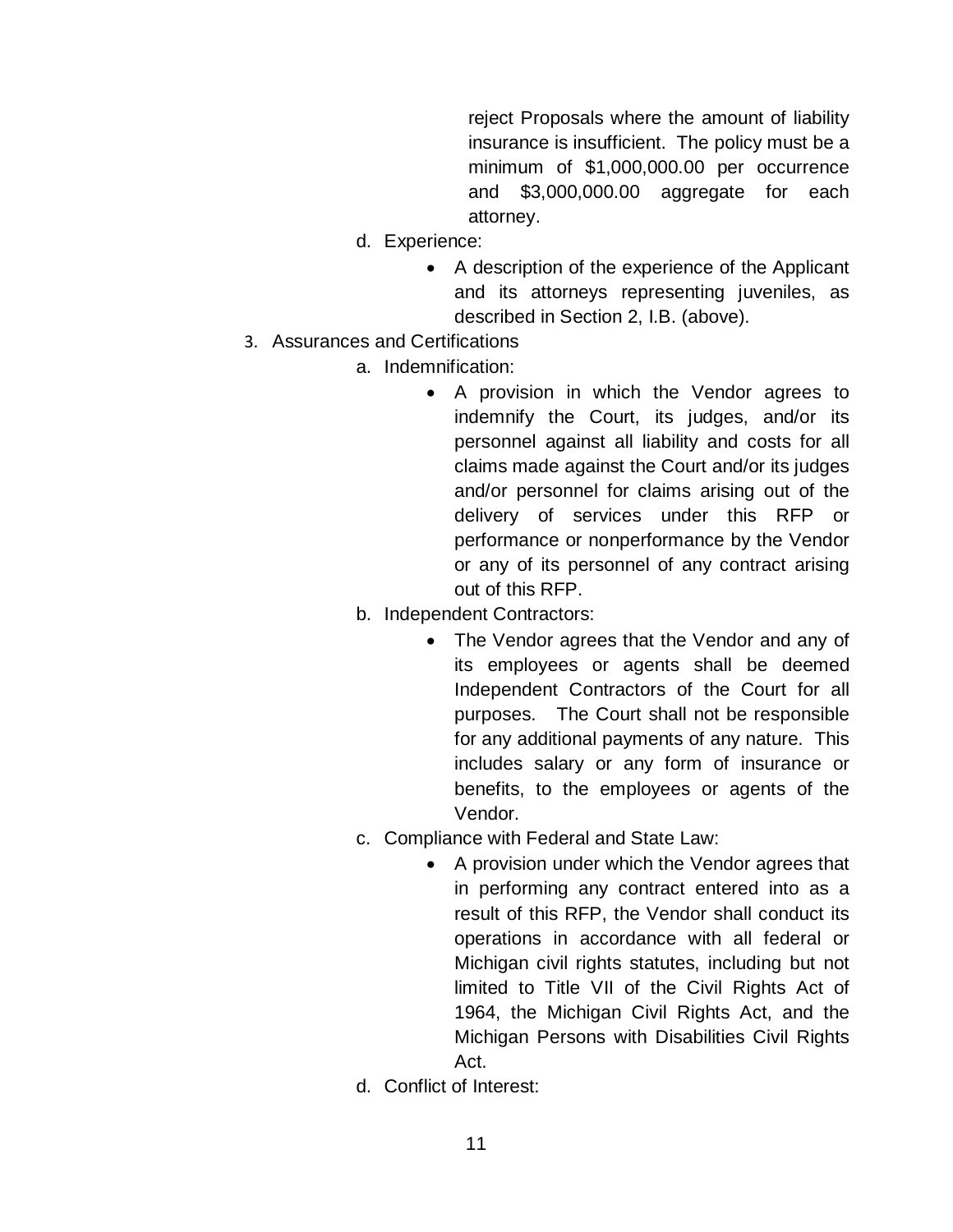- A provision under which the Vendor certifies that it has no interest, nor will it subsequently acquire one, that would give rise to a conflict of interest between itself (including its attorneys) and the Court or any judge in the Juvenile Section, and that none of its principals or officers is a relative of a judge or administrator of the Court as set forth in the provision of the Michigan Supreme Court Order 2016-5.
- e. Accounting:
	- A provision in which the Vendor agrees to maintain full and complete books, ledger, or accounts or records that reflect its operations with respect to any contract entered into as a result of this RFP for seven years following the conclusion of the contract. The Court shall have the right to examine and audit the records during this period.
- f. Ability to Practice before the Court:
	- A provision by which the Vendor agrees that an attorney providing legal representation under a contract that is entered as a result of this RFP shall be qualified and will remain qualified to receive appointments from the Juvenile Section under the then current local administrative order regarding court appointment of attorneys. No attorney found to be ineligible under the Court's qualification procedure as set forth in the then current local administrative order regarding court appointment of attorneys shall be permitted to appear on behalf of Vendor. Vendor's failure to abide by this requirement shall be considered a material breach and constitutes grounds for termination of the contract at the Court's discretion.

### **B. Manner and Place of Submission**

The original written document and six copies of the Proposal shall be placed in a sealed envelope and be delivered to the Court's Executive Court Administrator, Ms. Zenell Brown, located in Room 711, Coleman A. Young Municipal Center, Two Woodward Avenue, Detroit, Michigan 48226. The envelope shall be clearly marked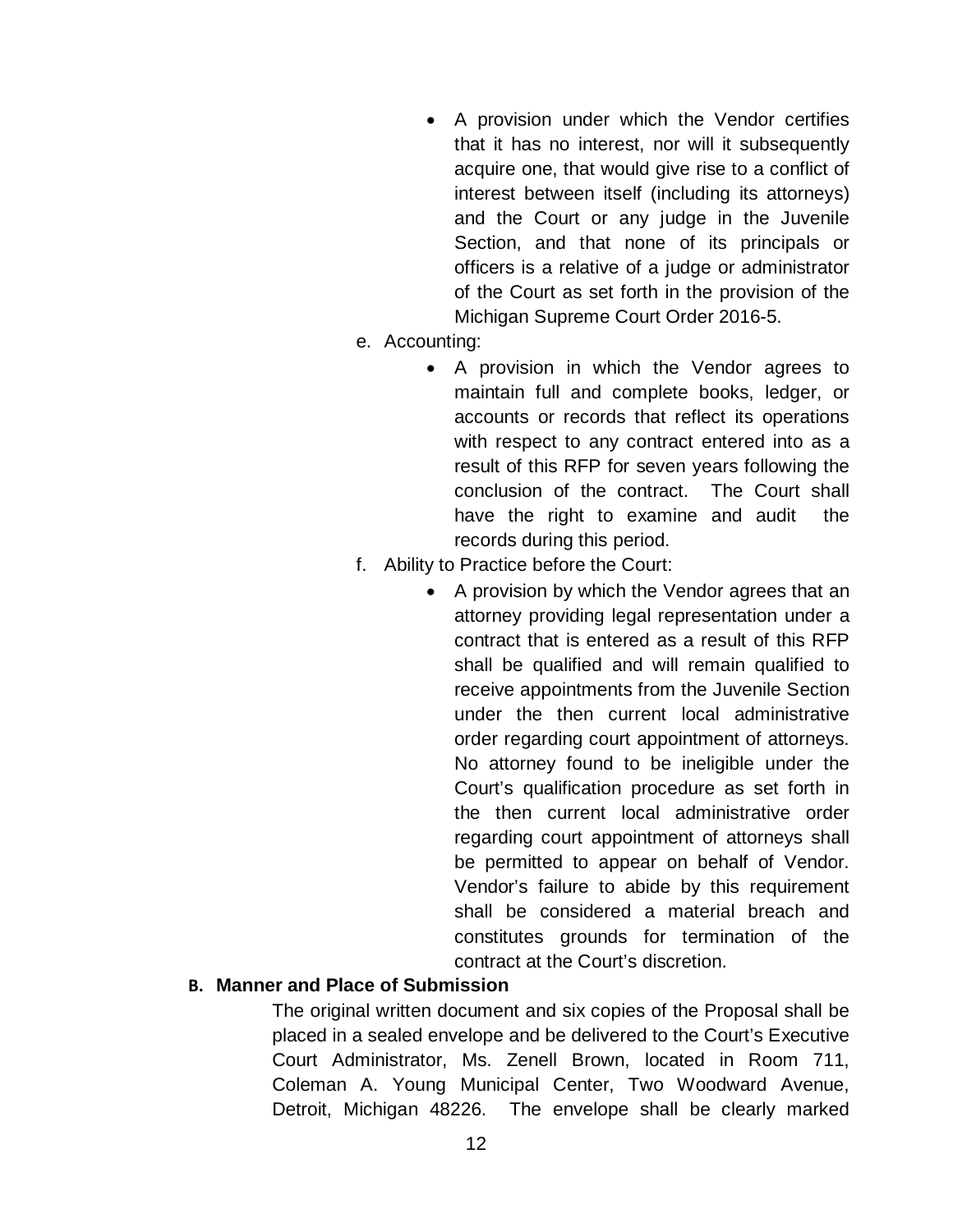"Proposal for Legal Services for Juveniles." Proposals sent via fax or email attachment shall not be considered.

## **C. Format of Proposal**

The proposal must be on 8 ½" x 11" paper and 12 point font, double spaced and 1 sided

## **D. Deadline for Submission and Award.**

Proposals shall be submitted to the Court by February 1, 2018, at which date the Court will begin to review any proposals submitted to it. However, if the Court finds that there are insufficient qualified applications, it retains the right to reopen the process. It is anticipated that the Court will enter into one or more contracts under this RFP no later than May 1, 2018.

## **IV. Review of Proposals**

- 1. The Court's Chief Judge or his or her designee(s) will review all timely submitted Proposals. This may include the Presiding Judge of the Juvenile Section. At the end of the review process, the Chief Judge will select one or more Vendors with whom the Court will enter into a contract based on the Vendor's Proposal.
- 2. The award of one or more contracts under the RFP shall be based on an evaluation of a Vendor's ability to competently and economically provide the services required by this RFP as reflected in the proposal, including, but not limited to, an evaluation of:
	- a. The expertise and past experience in providing legal representation to juveniles in general and in particular in Wayne County.
	- b. The appropriateness of the plan for the delivery of legal services as contained in a Proposal and whether it sufficiently conforms to the organization of the Juvenile Section as described in the RFP.
	- c. The provision of the services required under this RFP at the most economical and effective cost.
- 3. In the sole and exclusive discretion of the Court, the Court shall evaluate each Proposal and accord such weight to the foregoing factors and the other factors contained herein, as the Court deems to be in the best interests of the juveniles appearing before the Court and the Court. No one factor shall necessarily be determinative.
- 4. The contents of a Proposal, if accepted by the Court, may, in the Court's discretion, become part of the contract that the Court enters into with the Vendor. In the event that the Court deems a Proposal to be generally acceptable, the Court reserves the right to enter into negotiations with the Vendor and enter into a contract with the Vendor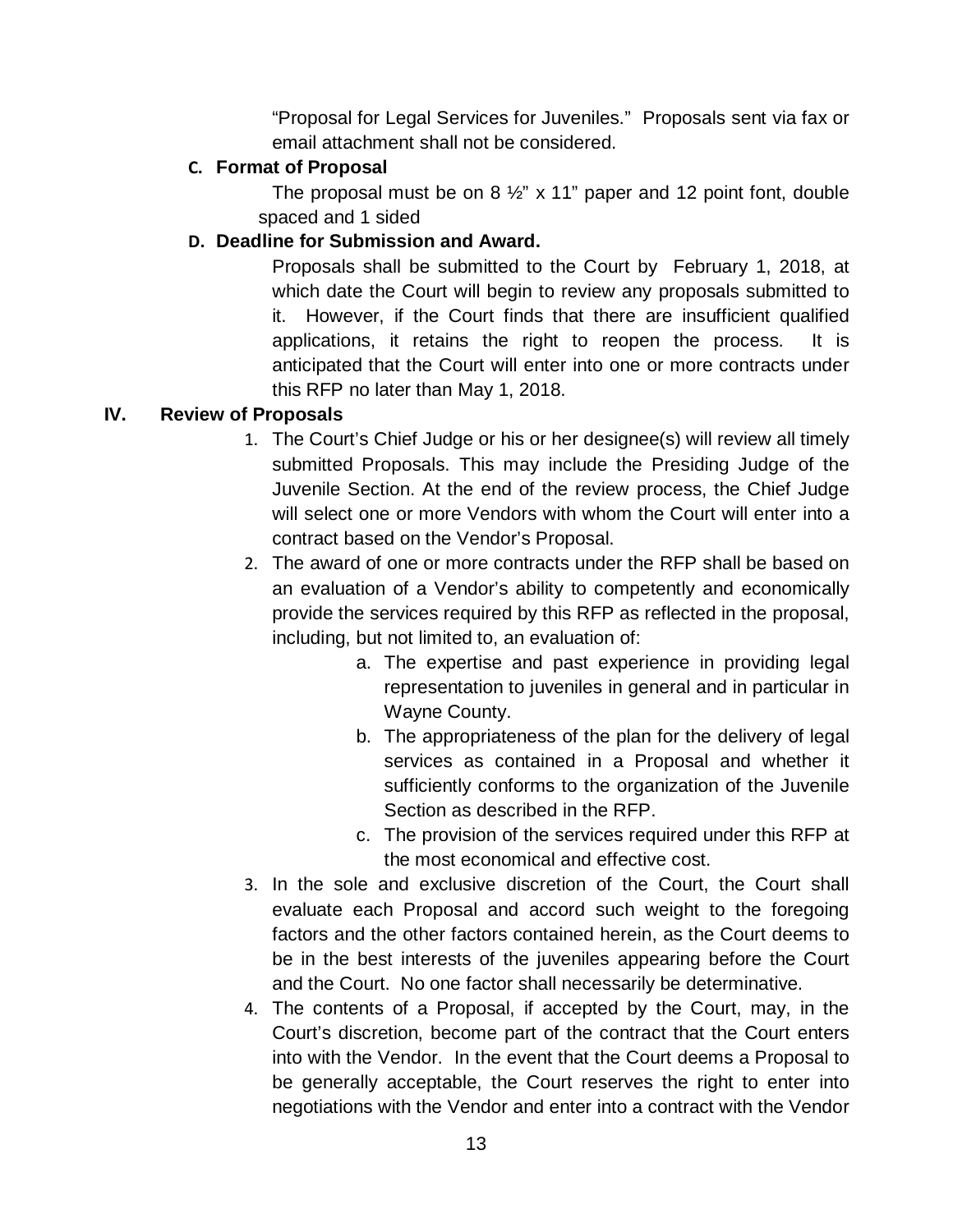on this basis of those negotiations, even if those terms of the contract ultimately entered into with the Vendor are not contained in a Proposal or are contrary to the terms of a Proposal.

### **Assistance**

Written questions regarding this RFP should be directed to the Court dedicated email address at LGALRFP@3rdcc.org.

(remainder of page intentionally left blank)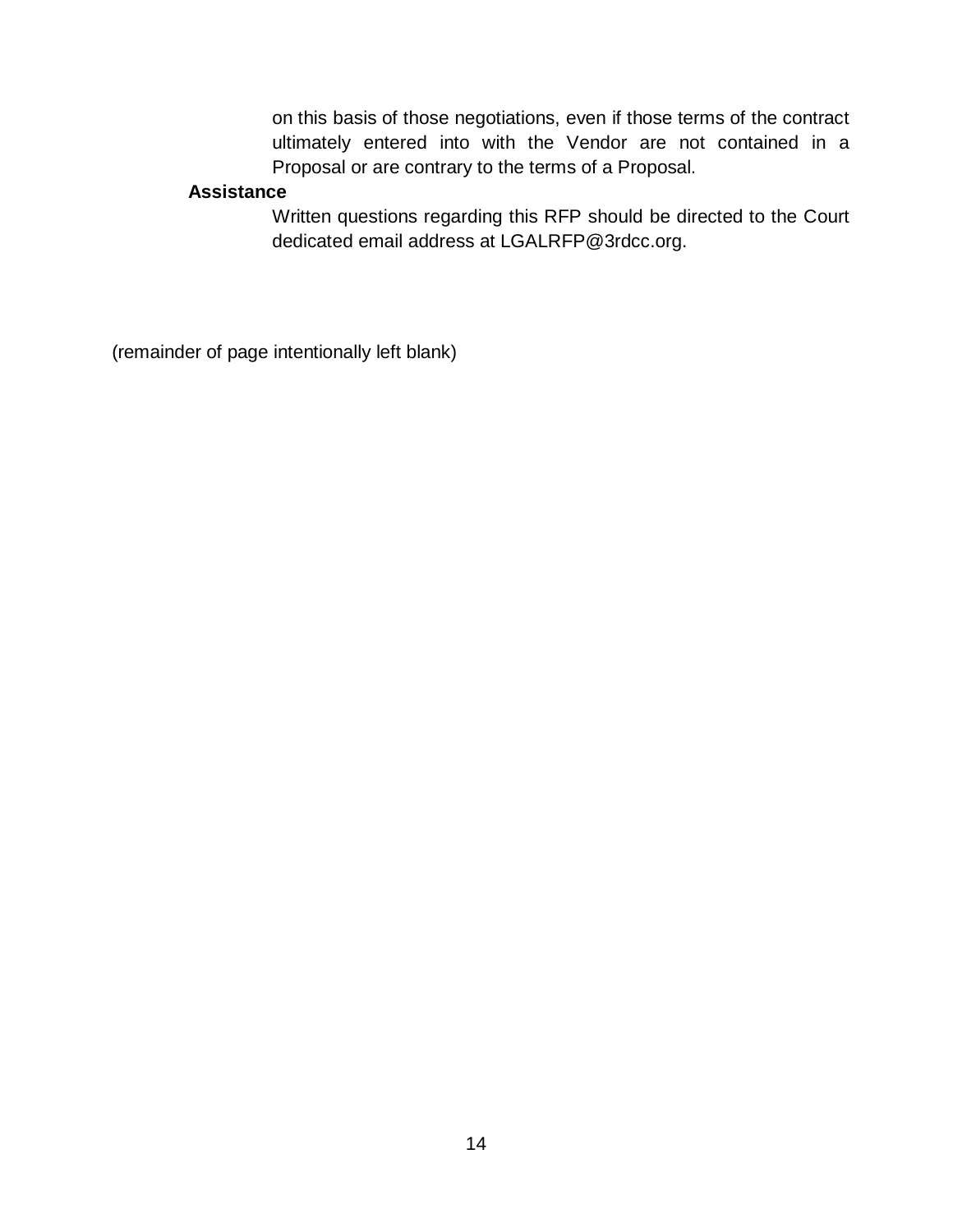### **SECTION 3-FORM OF CONTRACT**

## **SUCCESSFUL BIDDER AGREEMENT FOR COURT OFFICER**

This Independent Contractor Agreement for Legal Services for Juveniles (hereinafter "this AGREEMENT") is made between the Third Judicial Circuit Court of Michigan

(hereinafter "the COURT"), and (hereinafter "the SUCCESSFUL BIDDER").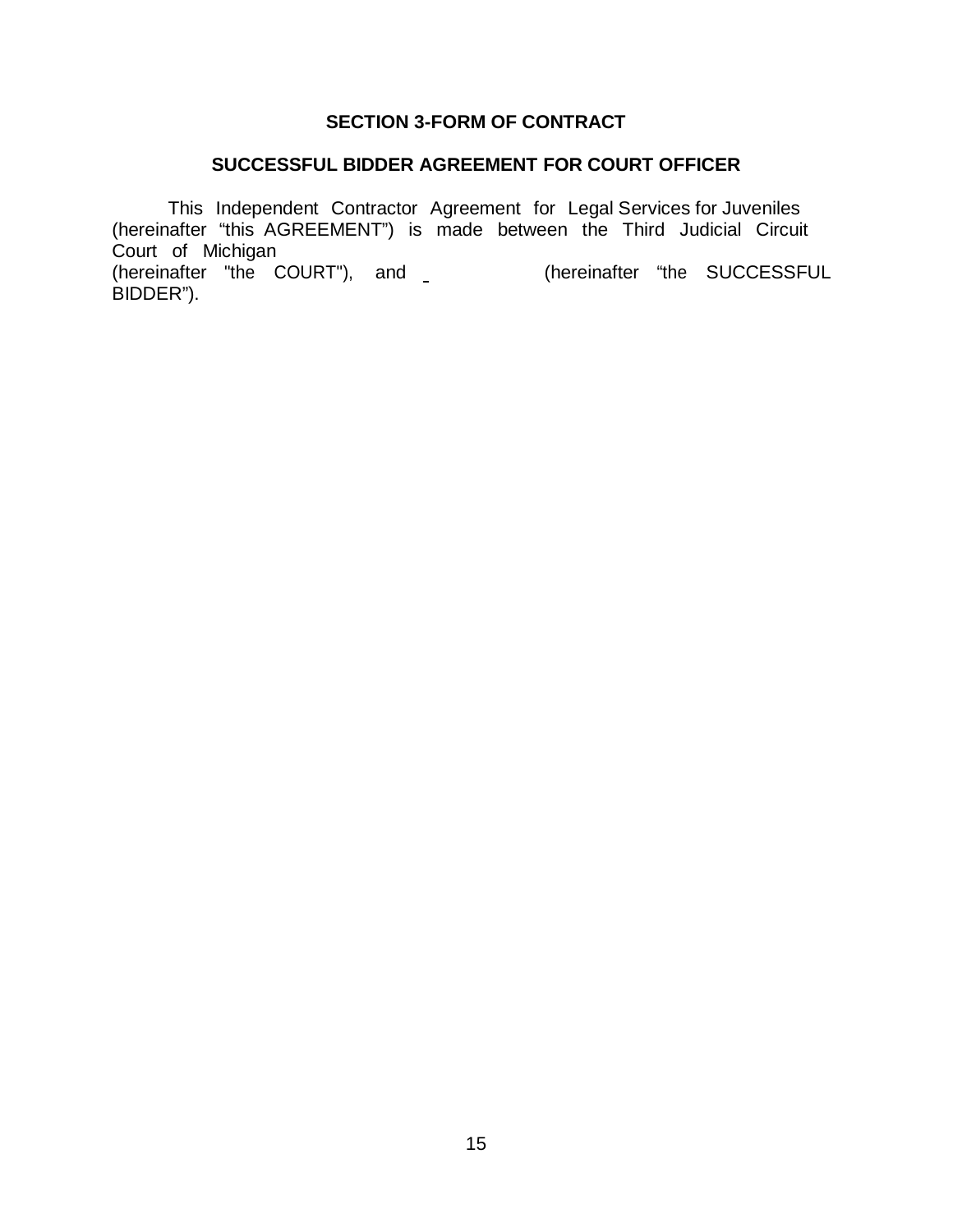## 1.*INDEPENDENT CONTRACTOR*

**1.1** The SUCCESSFUL BIDDER is an independent contractor not an employee of the COURT. No liabilities or benefits, either expressed or implied, shall arise or accrue to either party other than those expressly set forth in this AGREEMENT. The SUCCESSFUL BIDDER shall not, under any circumstances, represent that he/she is an employee of the COURT.

**1.2** The COURT does not retain the right to control or direct the SUCCESSFUL BIDDER's activities or the performance of any services undertaken for the COURT by the SUCCESSFUL BIDDER. The SUCCESSFUL BIDDER shall have control of the manner and means of performance under this AGREEMENT to ensure service comports with the applicable court rules and statutes.

**1.3** The SUCCESSFUL BIDDER shall not have, or hold himself/herself out as having, any right, power or authority to create any contract or obligation, expressed or implied, on behalf of, in the nature of, or binding upon the COURT, unless the COURT specifically consents in writing. The COURT shall not be made a party to, and expressly disclaims any interest in, any contract made by the SUCCESSFUL BIDDER to which the COURT is not a signatory.

**1.4** The COURT shall not have any authority to require the SUCCESSFUL BIDDER, and the SUCCESSFUL BIDDER is not obliged, to devote his/her efforts to the COURT on a full-time basis. This AGREEMENT does not prevent the SUCCESSFUL BIDDER from working for, providing services to, or entering into service contracts with other entities, courts, litigants, attorneys, businesses, sheriff's offices, state or local governments, corporations, or members of the general public.

**1.5** The COURT is not responsible for training the SUCCESSFUL BIDDER. The SUCCESSFUL BIDDER shall devote such time, attention, skill, knowledge, and professional ability as is necessary to most effectively, efficiently, diligently, and responsibly provide the COURT with the services of a juvenile attorney/legal guardian ad litem on an as-needed basis, and in compliance with statutory and court rule requirements.

**1.6** The COURT shall not provide the SUCCESSFUL BIDDER with an office or with any work space, or with the tools, vehicles, or equipment the SUCCESSFUL BIDDER may need to perform the duties of a juvenile attorney/legal guardian ad litem. The SUCCESSFUL BIDDER shall bear the sole responsibility for providing any and all tools, vehicles, or equipment needed to perform the duties of a juvenile attorney/legal guardian ad litem.

### **2. TERMS OF AGREEMENT**

**2.1** The SUCCESSFUL BIDDER must comply with all Federal, State and local laws and policies, including, but not limited to: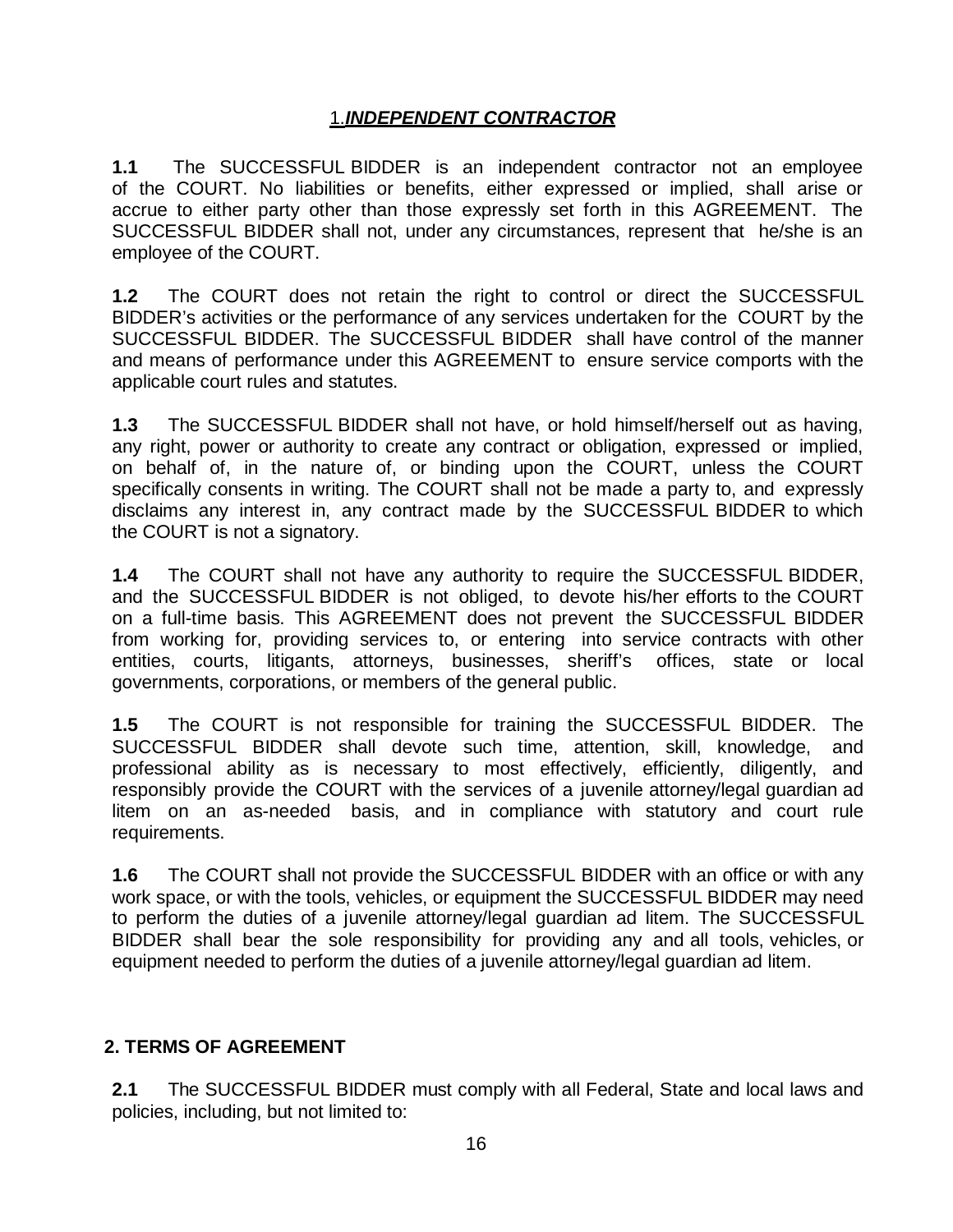- i. The provisions of the Wayne County Procurement Ordinance governing "Ethics in Public Contracting," as applicable to contractors, being Article XII of Chapter 120, and Contractor agrees to provide all required disclosures;
- ii. The Michigan Civil Rights Act;
- iii. The Persons with Disability Act;
- iv. The Age Discrimination Act;
- v. Section 504 of the Rehabilitation Act;
- vi. The Slavery Era Disclosure Ordinance;
- vii. The Fair Employment Practices of the Equal Contracting Opportunities Ordinances.

**2.2** The SUCCESSFUL BIDDER will not discriminate against employees or applicants for employment because of any factor not related to job performance. SUCCESSFUL BIDDER must comply with all federal, state, and local laws and policies that prohibit discrimination in employment contracts. The anti-discrimination policies of the Wayne County Procurement Ordinance, Article XI of Chapter 120 of the Wayne County Code, are incorporated into Court contracts. SUCCESSFUL BIDDER must include in their subcontracts provisions that prohibit subcontractors from discriminating in their employment practices.

**2.3** The SUCCESSFUL BIDDER agrees that any one or more of the following causes may result in the termination of this agreement: (a) lack of competency as revealed by past work, (b) lack of responsibility as shown by past work, (c) insufficient staffing/support, and/or (d) insufficient insurance.

**2.4** The SUCCESSFUL BIDDER agrees that it will provide all services as described under SECTION 3 – SCOPE OF WORK and will maintain those capabilities throughout their performance under this Agreement for Legal Services for Juveniles. SUCCESSFUL BIDDER will be responsible for all services in this Agreement whether they are provided or performed by SUCCESSFUL BIDDER or subcontractor(s). If the SUCCESSFUL BIDDER uses subcontractors, all subcontractors must have prior written approval of the Court. The Court will consider the SUCCESSFUL BIDDER to be the sole point of contact with regard to contractual matters. SUCCESSFUL BIDDER must identify all subcontractors and the services they provide. SUCCESSFUL BIDDER is responsible for all payments and liabilities of all subcontractor(s).

### **3. SPECIFICATIONS AND SCOPE OF WORK**

**3.1** The scope of services for the representation of children and juveniles includes, but is not necessarily limited to the following:

- i. Delinquency
- ii. Neglect/Abuse
- iii. Guardianships in juvenile proceedings
- iv. Appeals
- v. Representation in the Supervised Treatment of Alcohol and Narcotic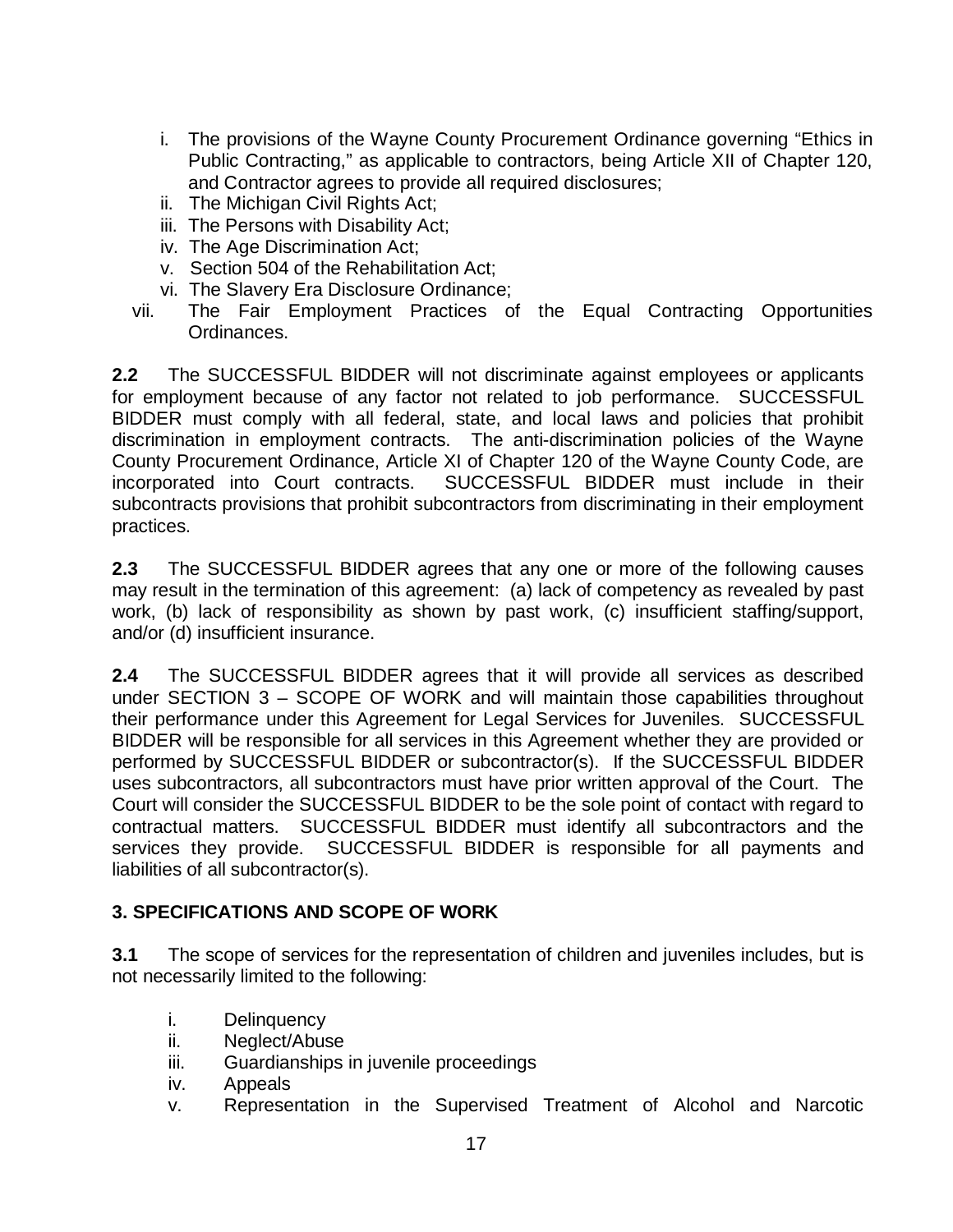Dependency (STAND) program

- vi. Representation in Juvenile Mental Health Court
- vii. Serving as an Educational Advocate
- viii. Addressing custody matters as the need arises under the Third Circuit's Family Court Plan
	- Ancillary Hearings There will be times when neglect and abuse hearings may be heard in conjunction with a custody, parenting time, and/or financial support hearing. A juvenile judge sitting as a domestic relations judge may hear these matters to resolve the neglect proceeding. required by the Court the SUCCESSFUL BIDDER shall represent the children in these proceedings.

**3.2** Pursuant to MCL 712A.1 *et seq*., and MCR 3.900, *et seq*., in Wayne County, the Family Division – Juvenile Section adjudicates proceedings involving juveniles in the form of delinquency and neglect. The judicial resources of the Juvenile Section include the Presiding Judge of the Juvenile Section, five other judges, and twelve referees. Currently, all preliminary examinations for neglect cases are conducted by one referee permanently designated for this purpose. The judges and referees are divided into "teams" comprised of one referee permanently associated with a particular judge. With the exception of preliminary examinations, all other proceedings will be conducted by the teams. Generally, each referee; maintains a "blended" docket consisting of both delinquency and neglect cases. A referee typically hears delinquency or neglect cases on separate days. Judges can hear delinquency and neglect cases on the same day. "Judge Demands" will be assigned to the judge with whom the referee is assigned.

**3.3** The SUCCESSFUL BIDDER must provide attorneys licensed to practice law in the State of Michigan who are and remain in good standing with the State Bar of Michigan. SUCCSSFUL BIDDER shall provide competent legal representation for juveniles who appear in the Juvenile Section in delinquency and neglect cases. This includes serving as an attorney-guardian ad litem. Reference to duties and ethical obligations include, but are not limited to the Michigan Rules of Professional Conduct, all statutory requirements as set forth in the Juvenile Code, MCL 712A.1 *et seq*., especially MCL 712a.17d (concerning the duties of a lawyer guardian ad litem); and the Michigan Court Rules of 1985, including those provisions addressing proceedings involving juveniles, MCR 3.901, *et seq*.

SUCCESSFUL BIDDER will receive assignments to a specific judge-referee team. There will be one successful bidder selected for each of the six judge-referee teams. Selected successful bidders shall provide legal representation to juveniles and children in all matters as it pertains to the specific judge-referee team. The Court reserves the right to choose a vendor to provide legal representation to juveniles and children in all matters as it pertains to more than one judge-referee team, if the Court determines that there are not sufficient number of qualified vendors.

The SUCCESSFUL BIDDER shall perform a conflict of interest search within seven days of the initial appointment and notify the Court of any conflict on or before the pretrial. Notification of the conflict of interest to the Court shall be by written motion. If the conflict of interest is later discovered, the SUCCESSFUL BIDDER shall immediately notify the Court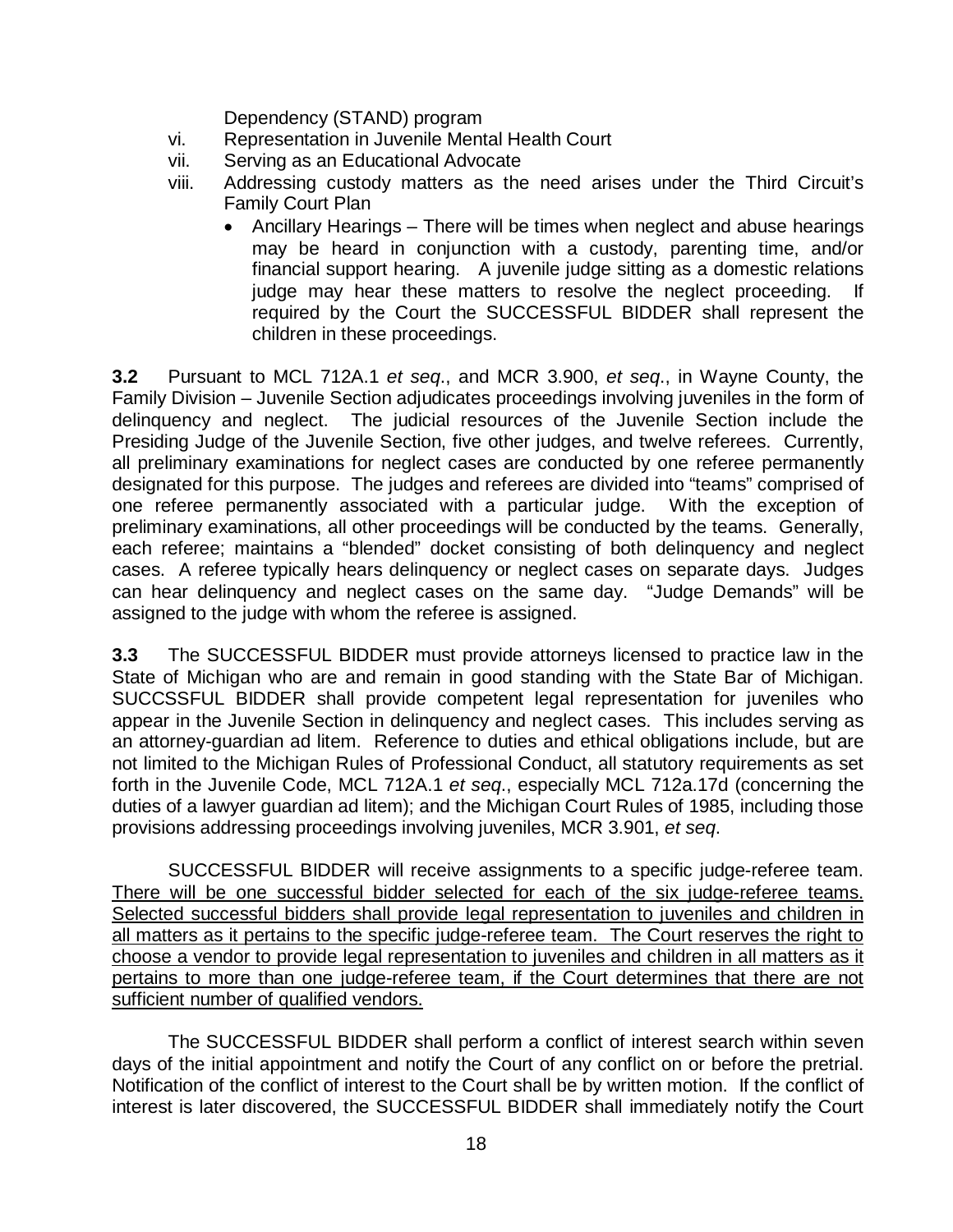by written motion. A conflict of interest may arise for the lawyer-guardian ad litem between the legal interest of the child and what may be in the best interest of the child. If it is determined that a conflict of interest exists between what the child may require be argued on their behalf and what the lawyer-guardian ad litem may conclude is in the best interest of the child, then the lawyer-guardian ad litem will be allowed to continue as the Guardian Ad Litem. An attorney from the Emergency House Counsel list will be appointed to represent the legal interests of the child as the attorney.

**3.4** A separate vendor is selected to represent juvenile/children on appeal. If SUCCESSFUL BIDDER is selected to represent juvenile/children on appeal, then the SUCCESSFUL BIDDER will not represent juvenile/children under Section 3.3 of the contract.

**3.5** The SUCCESSFUL BIDDER shall provide legal representation in the preliminary examination courtroom for juveniles/children in cases that will be assigned to the particular referee or judge in whose courtroom the SUCCESSFUL BIDDER has agreed to provide juvenile/child representation. Additionally, if the case remains on the docket of the preliminary hearing referee on the Active Efforts Docket, then the SUCCESSFUL BIDDER will continue to represent the juvenile/child on the Active Efforts Docket in the courtroom of the preliminary hearing referee. If the assignment for a particular juvenile/child will be made based on prior representation pursuant to the provisions of the current local administrative order concerning the assignment of counsel, the petition will be assigned to the prior attorney/organization.

**3.6** The SUCCESSFUL BIDDER shall provide legal representation, including serving as lawyer-guardian ad litem, to juveniles who appear in a particular referee or judge courtroom in delinquency and neglect proceedings. However, the representation of a juvenile is subject to reassignment to another attorney based on prior representation pursuant to the provisions of the then current local administrative order concerning the assignment of counsel. The scope of the representation shall include all trail proceedings, including trial before a judge to whom the referee is linked.

**3.7** The term of this contract shall be for three years. The COURT shall, in its sole and complete discretion, have the option to offer the SUCCESSFUL BIDDER a chance to renew this AGREEMENT for a period of time up to two (2) years The Court reserves that right to terminate a contract as needed.

### *4. – INSURANCE AND INDEMNIFICATIONS*

**4.1** The SUCCESSFUL BIDDER agrees that the Court is named as a co-insured on any policy of professional liability insurance. The policy must be a minimum of \$1,000,000.00 per occurrence and \$3,000,000.00 aggregate for each attorney.

**4.2** The SUCCESSFUL BIDDER agrees to indemnify the Court, its judges, and/or its personnel against all liability and costs for all claims made against the Court, its judges, and/or its personnel where the claim arises out of the performance or non-performance by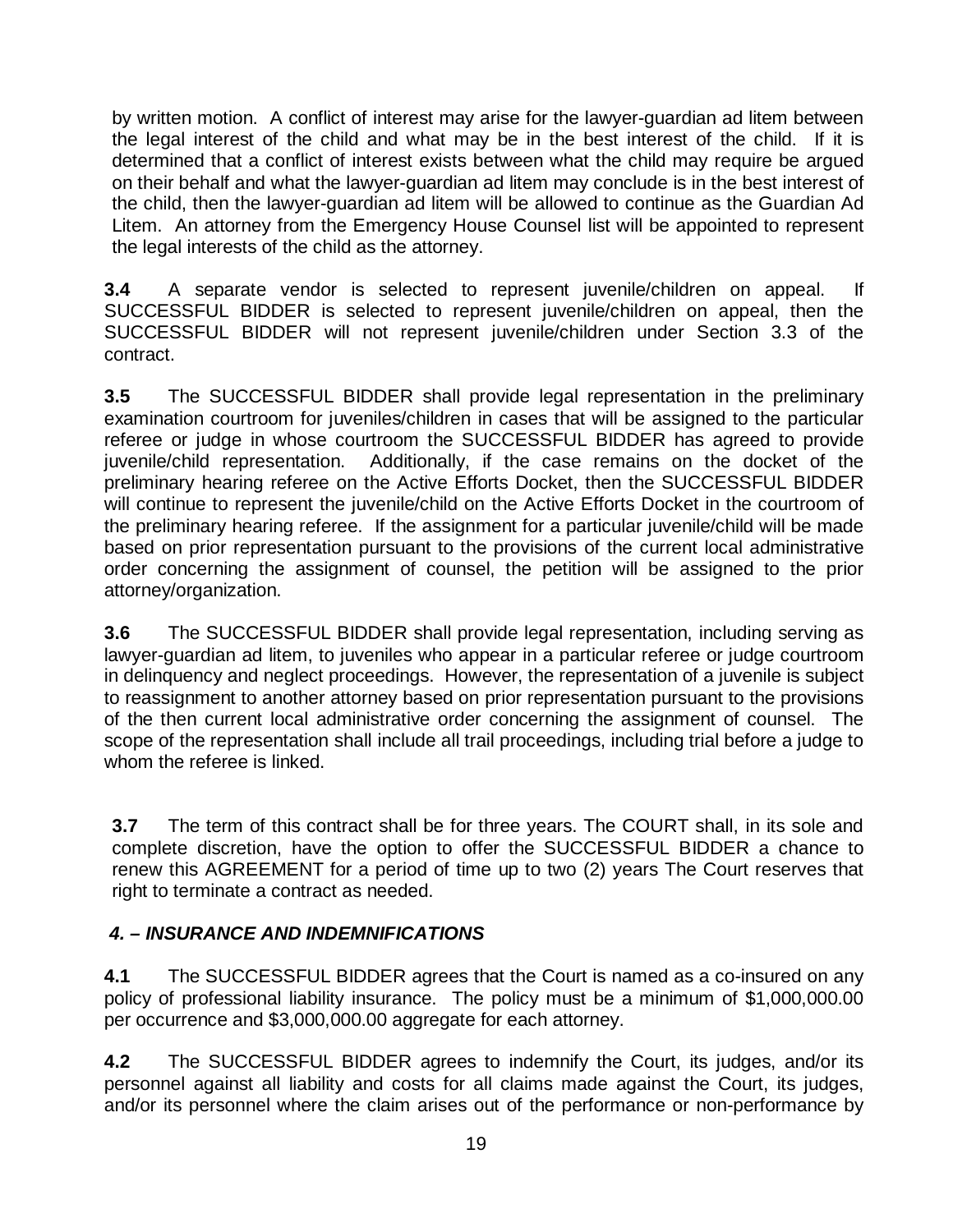the SUCCESSFUL BIDDER arising out of this contract.

# **5. – OBLIGATION TO SUCCESSFUL BIDDER**

**5.1** SUCCESSFUL BIDDER agrees that SUCCESSFUL BIDDER and any of its employees, agents or subcontractors shall be deemed Independent Contractors of the Court for all purposes. The Court shall not be responsible for any additional payments of any nature, including salary or any form of insurance or benefits, to the employees, agents, or contractors of the SUCCESSFUL BIDDER.

# *6. – COMPLIANCE WITH FEDERAL AND STATE LAW*

**6.1** SUCCESSFUL BIDDER agrees that in performing any duties under this contract, SUCCESSFUL BIDDER shall conduct its operations in accordance with all Federal or Michigan civil rights statutes, including but not limited to Title VII of the Civil Rights Act of 1964, the Michigan Civil Rights Act, and the Michigan Persons with Disability Civil Rights Act.

# *7. – CONFLICT OF INTEREST*

**7.1** SUCCESSFUL BIDDER certifies that it has no interest, nor will it subsequently acquire one, that would give rise to a conflict of interest between itself (including its attorneys) and the Court or any judge in the Family Division, Juvenile Section, and that none of its principals or officers is a relative of a judge or administrator of the Court as set forth in the provision of the Michigan Supreme Court Order 2016-5.

## **8. – ACCOUNTING**

**8.1** SUCCESSFUL BIDDER agrees to maintain full and complete books, ledger, or accounts or records that reflect its operations with respect to this contract or any contract entered into as a result of the execution of this contract for seven years following the conclusion of this contract. The Court shall have the right to examine and audit the records during this period.

## **9. – ABILITY TO PRACTICE BEFORE THE COURT**

**9.1** SUCCESSFUL BIDDER agrees that an attorney providing legal representation under this contract shall be qualified, and will remain qualified to receive appointments from the Family Division, Juvenile Section under the then current local administrative order regarding court appointments of attorneys. SUCCESSFUL BIDDER agrees that no attorney found to be ineligible under the Court's qualification procedure as set forth in the then current local administrative order regarding court appointment of attorneys shall be permitted to appear on behalf of SUCCESSFUL BIDDER. SUCCESSFUL BIDDER's failure to abide by this requirement shall be considered a material breach and constitutes grounds for termination of the contract at the Court's discretion.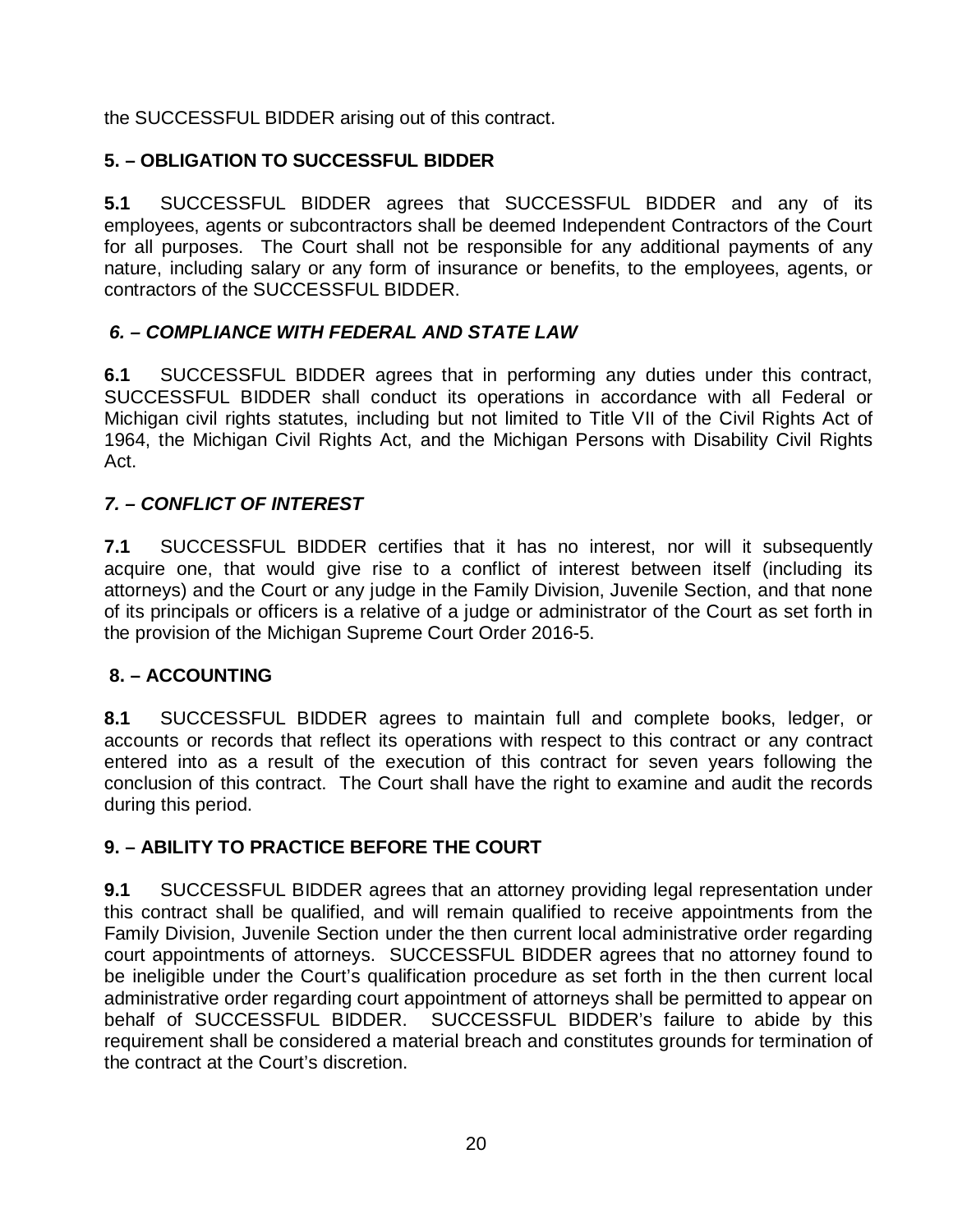## *10.TERM OF AGREEMENT*

**10.1** This AGREEMENT will be deemed to have been awarded, and will be binding upon the Court only after it has been signed by all parties.

**10.2** The SUCCESSFUL BIDDER will have no authority to start work, no payments will be authorized by the COURT, and the COURT will not be liable for any materials purchased or services rendered by the SUCCESSFUL BIDDER prior to the award of this AGREEMENT.

**10.3** This AGREEMENT shall commence on the date upon which all parties have executed it, and shall end three (3) years from the commencement date, unless otherwise extended.

**10.4** This AGREEMENT will not automatically be renewed upon completion of the term of this AGREEMENT. The COURT shall, in its sole and complete discretion, have the option to offer the SUCCESSFUL BIDDER a chance to renew this AGREEMENT for a period of time up to two (2) years.

## *11.COMPENSATION*

**11.1** Compensation under the terms of this agreement shall not exceed \_\_\_\_\_\_.

**11.2** The compensation stated in this AGREEMENT is inclusive of all remuneration to which the SUCCESSFUL BIDDER may be entitled from the COURT. The SUCCESSFUL BIDDER shall not receive any salary, fringe benefits, including but not limited to holiday pay, sick pay, vacation pay, retirement benefits, pension benefits, and/or insurance benefits, in addition to or in lieu of the compensation expressly stated in this AGREEMENT.

**11.3** To the extent the COURT pays the SUCCESSFUL BIDDER for services the SUCCESSFUL BIDDER performs under this AGREEMENT, the Court shall not withhold any federal, state, or local income taxes, social security taxes, or other deductions required by either local, state, or federal governments from the fees remitted to the SUCCESSFUL BIDDER. The SUCCESSFUL BIDDER bears the sole responsibility for reporting and sending to the appropriate entity any required federal, state, or local income tax. The COURT shall provide the SUCCESSFUL BIDDER with an Internal Revenue Service Form 1099, MISC at the end of each calendar year. In light of the SUCCESSFUL BIDDER's status as an SUCCESSFUL BIDDER, the COURT cannot and does not provide workers' compensation or unemployment insurance for the SUCCESSFUL BIDDER.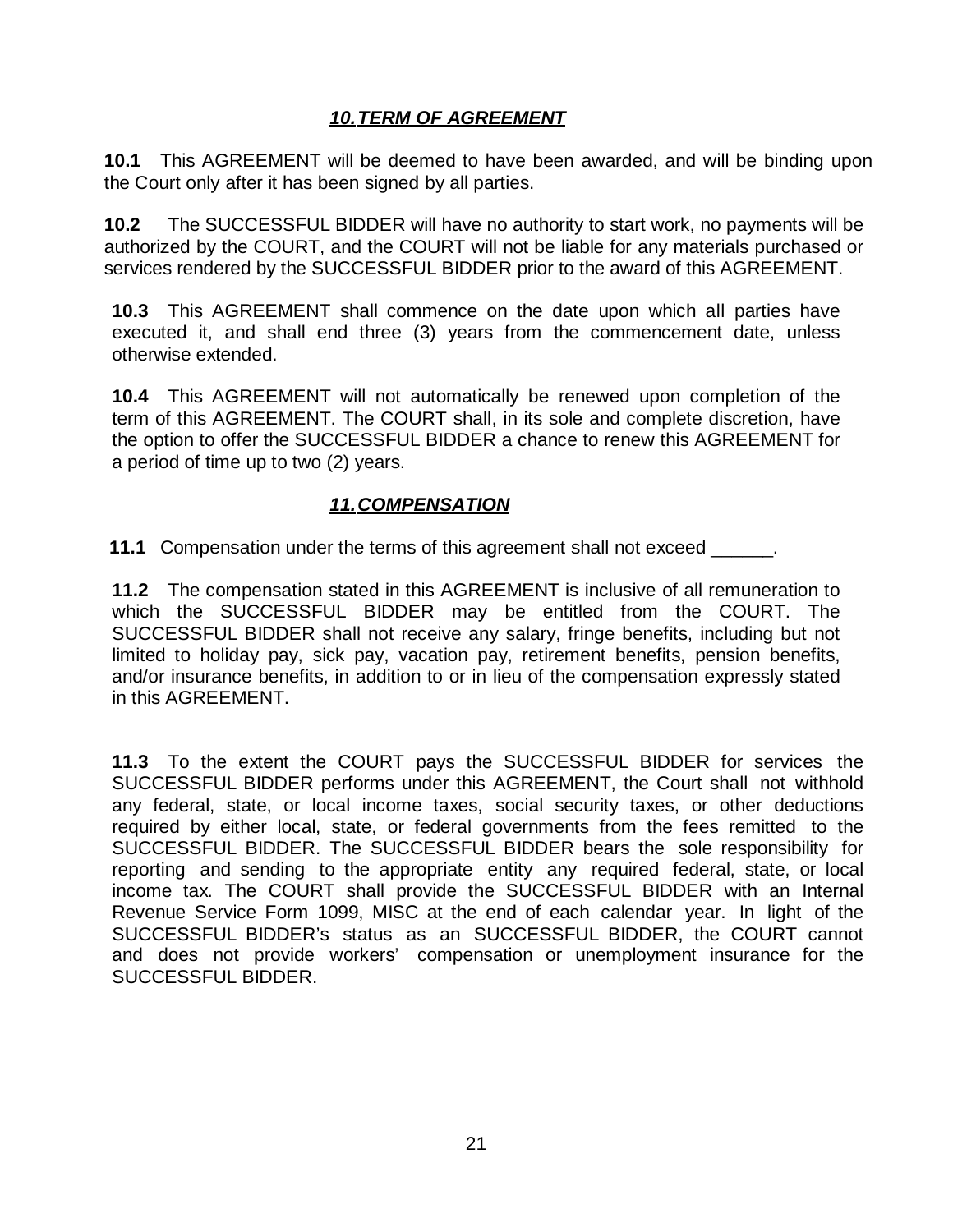# *12.METHOD OF PAYMENT*

**12.1** It shall be the responsibility of the SUCCESSFUL BIDDER to initiate payments by completing a service voucher signed by the Chief Judge or the Executive Court Administrator and/or their designees.

**12.2** All vouchers must be submitted within 45 days of its accrual of the performance of services for which payment is requested, or the claimed payments will be deemed not payable by the COURT.

### *13.INDEMNIFICATION*

**13.1** The COURT does not accept responsibility for and shall not be liable for the acts of the SUCCESSFUL BIDDER. The SUCCESSFUL BIDDER shall defend, indemnify, and hold harmless the COURT, any of the COURT's agencies, including, but not limited to, any of the COURT's agents or employees, from any and all lawsuits, claims, liabilities, losses, obligations, damages, penalties, costs, charges, and expenses (including, without limitation, fees and expenses of attorneys, expert witnesses and other consultants), which may be imposed upon, incurred by, or asserted against the COURT by reason of any of the following during the term of this AGREEMENT:

- a. Any negligent or wrongful act of the SUCCESSFUL BIDDER; or
- b. Any failure by the SUCCESSFUL BIDDER to perform the SUCCESSFUL BIDDER's obligations, implied or expressed, under this AGREEMENT.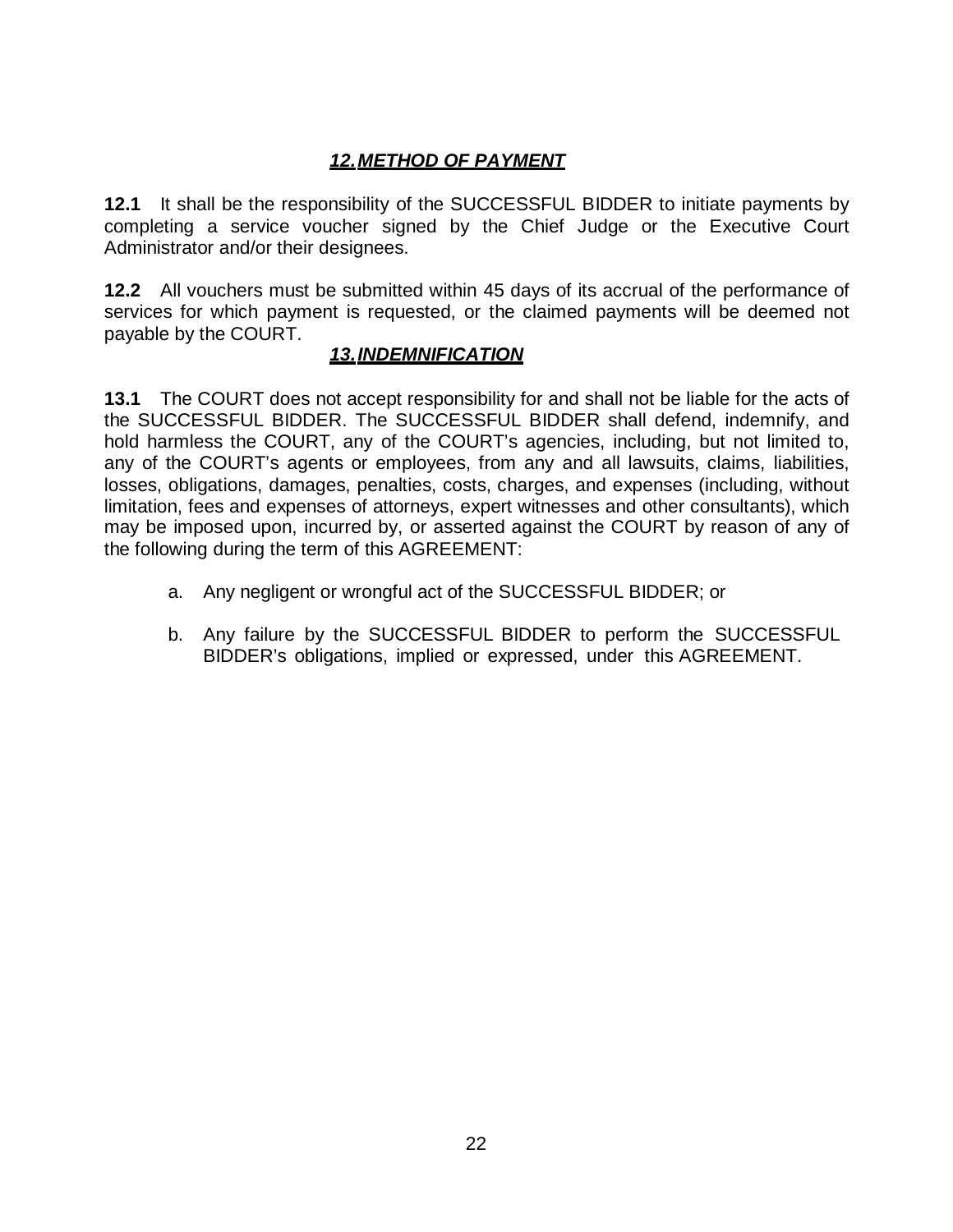**13.2** The SUCCESSFUL BIDDER shall be liable to the COURT for damages sustained by the COURT by virtue of any breach of this AGREEMENT by the SUCCESSFUL BIDDER, and any costs the COURT might incur enforcing or attempting to enforce this AGREEMENT. The COURT may withhold any payment(s) to the SUCCESSFUL BIDDER for the purpose of setoff until such time as the exact amount of damages or costs due the COURT from the SUCCESSFUL BIDDER are determined by the COURT.

**13.3** It shall be the SUCCESSFUL BIDDER's responsibility, and not the responsibility of the COURT, to safeguard the property and materials used by the SUCCESSFUL BIDDER pursuant to the SUCCESSFUL BIDDER's performance under this AGREEMENT. The SUCCESSFUL BIDDER shall hold the COURT harmless for any loss of such property and materials used by the SUCCESSFUL BIDDER.

**13.4** The SUCCESSFUL BIDDER shall pay all taxes and other obligations on payments received under this AGREEMENT, and shall indemnify and hold the COURT harmless against loss from any and all claims, demands, and actions in law or in equity by any federal, state, or local taxing authority or government with respect to payments received under this AGREEMENT, including but not limited to claims, demands or actions involving the nonpayment or underpayment of federal income tax, state income tax, local income tax or social security payments.

**13.5** In the event that any action or proceeding shall be brought against the COURT by reason of any claim covered hereunder, the SUCCESSFUL BIDDER, upon notice from the COURT, shall, at the SUCCESSFUL BIDDER's sole cost and expense, resist or defend the same.

**13.6** In the event that any action or proceeding is brought against the COURT by reason of any claim, the COURT may, at its sole discretion, hire an attorney, attorneys, or a firm to defend the COURT, and then seek indemnification from the SUCCESSFUL BIDDER, and withhold any payment(s) to the SUCCESSFUL BIDDER for the purpose of setoff until such time as the exact amount of any attorneys' fees owed by the COURT are determined.

## *14.TERMINATION*

**14.1** This AGREEMENT may be terminated by either party, without cause, by giving written notice to the other party at least sixty (60) days before the effective date of the termination, whereupon this AGREEMENT shall terminate. The Court may terminate this Agreement for cause immediately. In the case of a material breach, the Court shall give Successful Bidder 14 days notice to cure before terminating the Agreement.

**14.2** At the time of termination, the SUCCESSFUL BIDDER shall immediately return any and all property of the COURT in the control of the SUCCESSFUL BIDDER.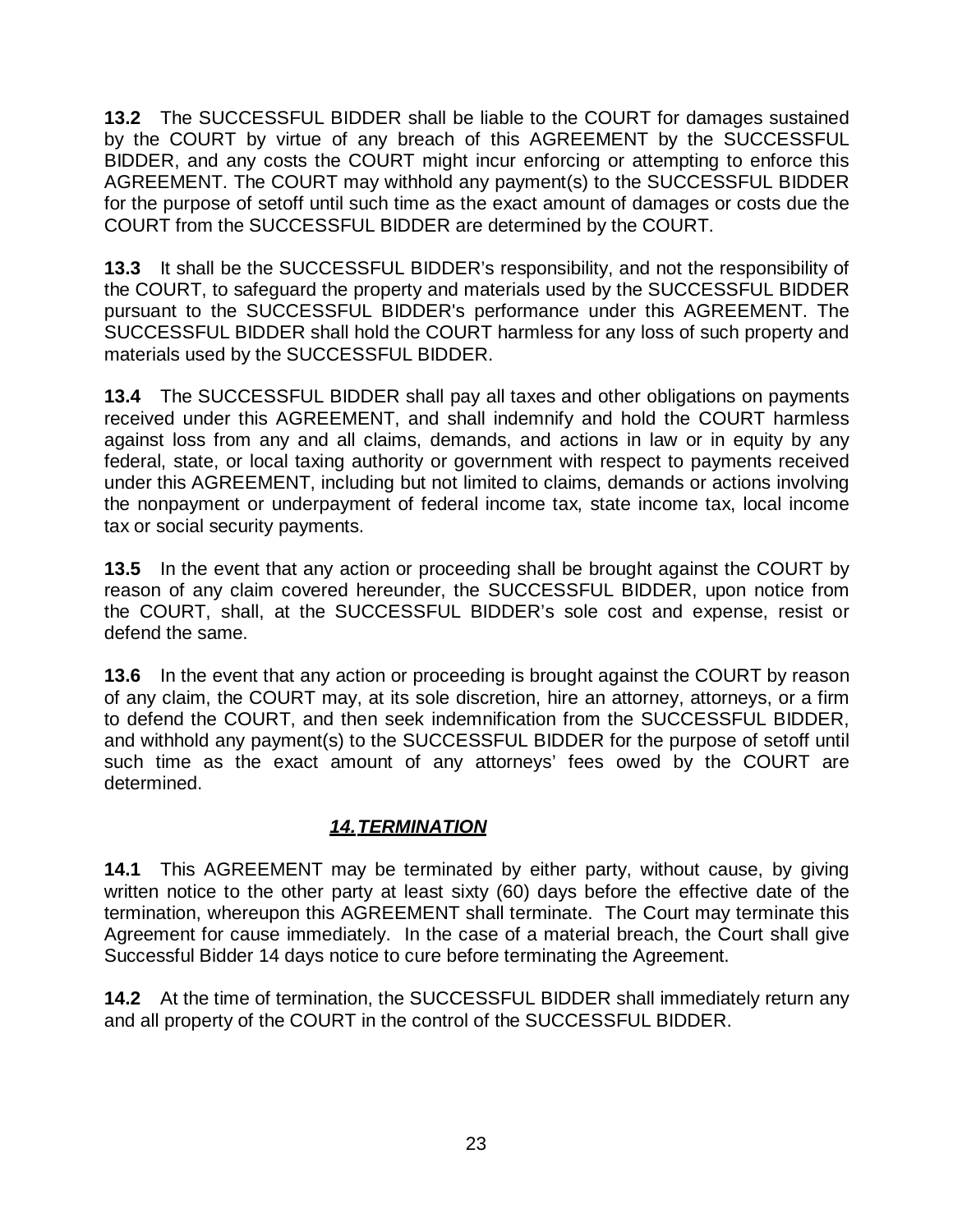**14.3** Subject to the setoff provisions of this AGREEMENT, any compensation due and owing the SUCCESSFUL BIDDER at the time of termination shall be paid as soon thereafter as can be authorized by the COURT.

## *15. COMPLIANCE WITH FEDERAL, STATE, AND LOCAL REQUIREMENTS*

**15.1** The SUCCESSFUL BIDDER shall keep informed of, and comply with, all applicable federal, state, and local requirements, including, but not limited to, laws, statutes, ordinances, codes, regulations, administrative rules, orders, and decrees of bodies or tribunals as they may apply to this AGREEMENT, and could have an effect on the federal program.

**15.2** The SUCCESSFUL BIDDER shall comply with all grant agreements, provisions stated within the Catalog of Federal Financial Assistance, and state and federal laws and other rules and regulations related to this funding source.

**15.3** The SUCCESSFUL BIDDER shall comply with all Federal Office of Management and Budget circulars complying with the federal funding provided under this AGREEMENT, which include but are not limited to, A-133 for audit requirement, A- 102 for administrative requirements, 87 Cost Principles for Government, and Special Federal Grant Provisions.

**15.4** The SUCCESSFUL BIDDER shall not discriminate against any employee or applicant for employment with respect to hire, tenure, terms, conditions, or privileges of employment, or a matter directly or indirectly related to employment, contrary to 1976 P.A. 453, Section 209, or otherwise because of race, color, religion, national origin, age, sex, height, weight, sexual orientation, gender identification, or marital status.

**15.5** The SUCCESSFUL BIDDER shall comply with the provisions of the Michigan Persons with Disabilities Civil Rights Act, 1976 P.A. 453, No. 220, as amended (MCL 37.1101 et seq.) and Section 504 of the Federal Rehabilitation Act of 1973, P.A. 930112, 87 Stat 355, which states that no employee or client or otherwise qualified handicapped individual shall, solely by reason of this handicap, be excluded from participation, be denied the benefits of, or be subjected to discrimination under any program or activity receiving federal financial assistance.

**15.6** The SUCCESSFUL BIDDER shall comply with the Americans with Disabilities Act of 1990, P.A. 101-336, 104 Stat 327, which prohibits discrimination against individuals with disabilities and provides enforcement standards.

## *16.CONFLICT OF INTEREST*

**16.1** The SUCCESSFUL BIDDER shall not have a personal or financial interest, and shall not acquire any such interest, direct or indirect, which would conflict in any manner or degree with the performance of the services under this AGREEMENT.